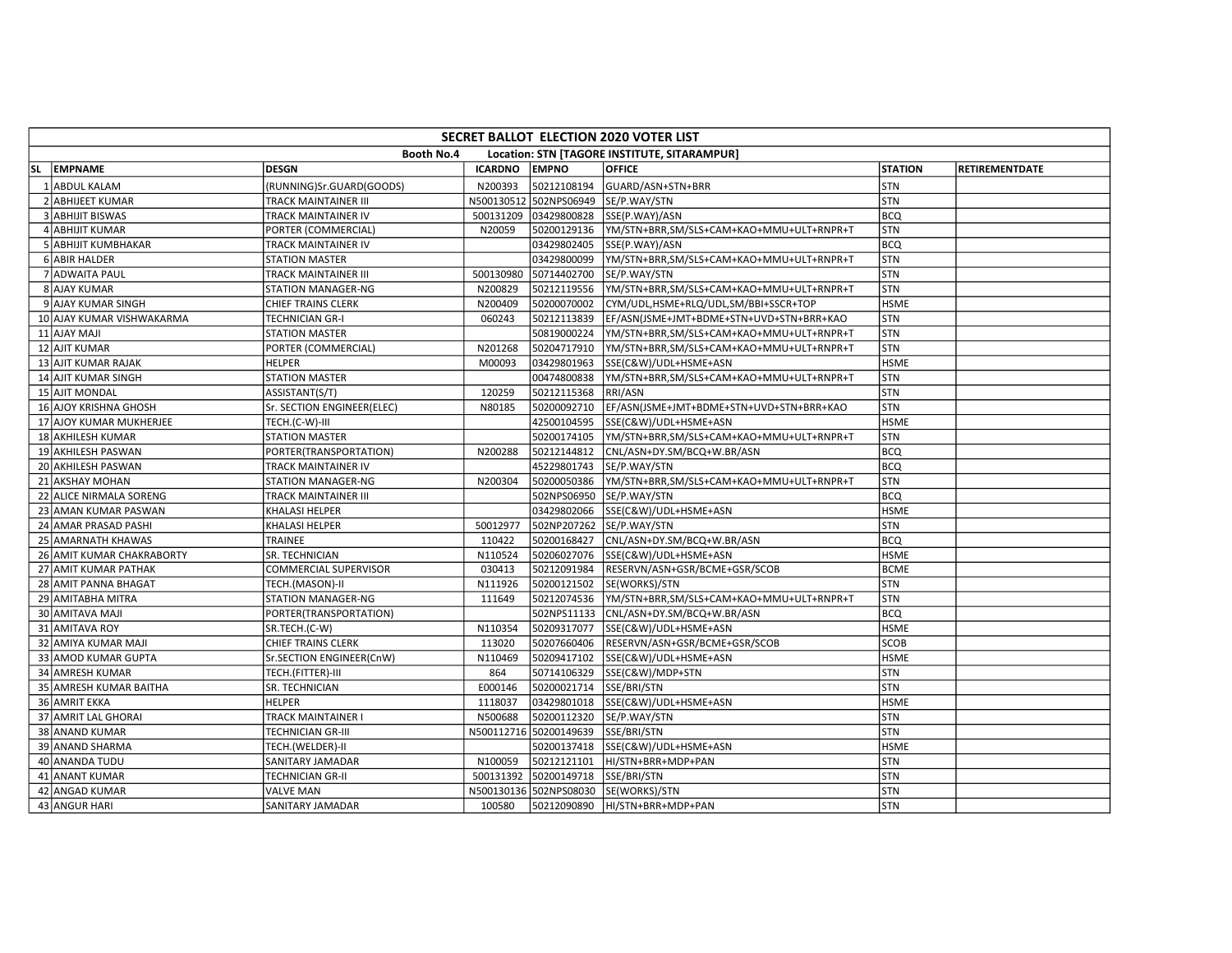| SECRET BALLOT ELECTION 2020 VOTER LIST |                                  |                |                        |                                              |                |                       |  |  |  |  |
|----------------------------------------|----------------------------------|----------------|------------------------|----------------------------------------------|----------------|-----------------------|--|--|--|--|
|                                        | <b>Booth No.4</b>                |                |                        | Location: STN [TAGORE INSTITUTE, SITARAMPUR] |                |                       |  |  |  |  |
| SL EMPNAME                             | <b>DESGN</b>                     | <b>ICARDNO</b> | <b>EMPNO</b>           | <b>OFFICE</b>                                | <b>STATION</b> | <b>RETIREMENTDATE</b> |  |  |  |  |
| 44 ANIL KUMAR                          | ASSISTANT(S/T)                   | 0001518        | 53164121009            | RRI/ASN                                      | STN            |                       |  |  |  |  |
| 45 ANIL KUMAR                          | TECH.(CRANE DRIVER)-I            | 111679         | 502NPS07262            | SSE(C&W)/MDP+STN                             | STN            |                       |  |  |  |  |
| 46 ANIL KUMAR                          | SENIOR SECTION ENGINEER(P.WAY)   | 500111620      | 50200051676            | SE/P.WAY/STN                                 | <b>STN</b>     |                       |  |  |  |  |
| 47 ANIL KUMAR BHAGAT                   | Sr.SECTION ENGINEER(CnW)         | N110641        | 50212130199            | SSE(C&W)/MDP+STN                             | STN            |                       |  |  |  |  |
| 48 ANIL KUMAR PANDIT                   | <b>TECHNICIAN GR-II</b>          | 500131390      | 50200149615            | SSE/BRI/STN                                  | <b>STN</b>     |                       |  |  |  |  |
| 49 ANIL KUMAR SHARMA                   | TRACK MAINTAINER III             | E00368         | 50714402688            | SE/P.WAY/STN                                 | <b>BCQ</b>     |                       |  |  |  |  |
| 50 ANIL MAJUMDER                       | TRAINEE SKILLED                  |                | 03429803085            | SSE/BRI/STN                                  | <b>STN</b>     |                       |  |  |  |  |
| 51 ANINDYA ROY                         | ASSISTANT(S/T)                   | <b>MLDT</b>    | 50206008240            | RRI/ASN                                      | STN            |                       |  |  |  |  |
| 52 ANITA DEBI                          | <b>HELPER</b>                    |                | 03429801104            | SE(WORKS)/STN                                | STN            |                       |  |  |  |  |
| 53 ANSHU KUMAR                         | (RUNNING)Sr.ASSISTANT LOCO PILOT | D/00001        | 502NPS07904            | F/MAN/STN                                    | <b>STN</b>     |                       |  |  |  |  |
| 54 ANUJ ANGAD AWAD SHRIVASTAVA         | <b>TRAINEES</b>                  |                | 03429803077            | SE/P.WAY/STN                                 | <b>STN</b>     |                       |  |  |  |  |
| 55 ANUJ SINGH                          | CHIEF TRAINS CLERK               | N201840        | 50206008902            | CYM/UDL,HSME+RLQ/UDL,SM/BBI+SSCR+TOP         | <b>HSME</b>    |                       |  |  |  |  |
| 56 ANUP KUMAR SINGH                    | SR. TECHNICIAN                   | 081548         | 50212109400            | SSE(C&W)/MDP+STN                             | STN            |                       |  |  |  |  |
| 57 ANUP PRAKASH                        | JUNIOR ENGINEER(SIG)             |                | 03429800279            | CSI(II)/ASN                                  | STN            |                       |  |  |  |  |
| 58 ANUPAM AICH                         | TRACK MAINTAINER I               | N500690        | 50200112252            | SE/P.WAY/STN                                 | STN            |                       |  |  |  |  |
| 59 ARCHANA KUMARI                      | <b>STATION MASTER</b>            |                | 502NPS06264            | YM/STN+BRR,SM/SLS+CAM+KAO+MMU+ULT+RNPR+T     | STN            |                       |  |  |  |  |
| 60 ARIJIT SAMANTA                      | ASSISTANT(S/T)                   |                | 03429802449            | RRI/ASN                                      | STN            |                       |  |  |  |  |
| 61 ARINDAM BANERJEE                    | TECH.(C-W)-I                     | N110740        | 50200031010            | SSE(C&W)/UDL+HSME+ASN                        | <b>HSME</b>    |                       |  |  |  |  |
| 62 ARJOON HARI                         | SANITARY JAMADAR                 | 100614         | 50212090943            | HI/STN+BRR+MDP+PAN                           | <b>STN</b>     |                       |  |  |  |  |
| 63 ARPAN MONDAL                        | TRACK MAINTAINER III             | N500130339     | 502NPS06287            | SE/P.WAY/STN                                 | STN            |                       |  |  |  |  |
| 64 ARUN KUMAR                          | JUNIOR ENGINEER(BRIDGE)          | 500131394      | 50208863088            | SSE/BRI/STN                                  | <b>STN</b>     |                       |  |  |  |  |
| 65 ARUN KUMAR                          | KHALASI(MULTI PURPOSE)           |                | 50881302535            | SSE(C&W)/UDL+HSME+ASN                        | <b>HSME</b>    |                       |  |  |  |  |
| 66 ARUN KUMAR SINGH                    | (RUNNING)GUARD(GOODS)            | 111650         | 50212101072            | GUARD/ASN+STN+BRR                            | STN            |                       |  |  |  |  |
| 67 ARUN PRAKASH SRIVASTAVA             | Sr.TECH.(SIGNAL MAINTAINER)      | N170175        | 50212128922            | CSI(II)/ASN                                  | <b>STN</b>     |                       |  |  |  |  |
| 68 ARUN PRASAD SAH                     | STATION MANAGER-NG               | 20082          | 50205983848            | CNL/ASN+DY.SM/BCQ+W.BR/ASN                   | BCQ            |                       |  |  |  |  |
| 69 ARUNODOY PURAKAYASTHA               | (RUNNING)Sr.GUARD(PASS)          | 111665         | 50210106522            | GUARD/ASN+STN+BRR                            | <b>STN</b>     |                       |  |  |  |  |
| 70 ARVIND KUMAR                        | JUNIOR ENGINEER(P.WAY)           | 500131043      | 502NPS06100            | SSE(P.WAY)/KAO                               | STN            |                       |  |  |  |  |
| 71 ARVIND KUMAR                        | TRACK MAINTAINER III             |                | N500130486 50200156577 | SE/P.WAY/STN                                 | <b>BCQ</b>     |                       |  |  |  |  |
| 72 ARVIND KUMAR                        | TRACK MAINTAINER II              |                | N500112131 50200139981 | SE/P.WAY/STN                                 | <b>STN</b>     |                       |  |  |  |  |
| 73 ARVIND SINGH                        | <b>STATION MASTER</b>            | N200412        | 502A8246373            | YM/STN+BRR,SM/SLS+CAM+KAO+MMU+ULT+RNPR+T     | STN            |                       |  |  |  |  |
| 74 ASHIM KUMAR DAS                     | Sr.CABINMAN                      | 112252         | 50212119945            | CYM/UDL,HSME+RLQ/UDL,SM/BBI+SSCR+TOP         | <b>HSME</b>    |                       |  |  |  |  |
| 75 ASHIM KUMAR MONDAL                  | Sr.TECH.(TELECOM MAINTAINER)     | 120091         | 50208286462            | <b>CTCI/ASN</b>                              | <b>STN</b>     |                       |  |  |  |  |
| 76 ASHIS KR TRIPATHY                   | Sr.VALVE MAN                     | 71757          | 50212536404            | SE(WORKS)/STN                                | STN            |                       |  |  |  |  |
| 77 ASHIS KUMAR MITRA                   | OFFICE SUPERINTENDENT            | 111618         | 50212002197            | SSE(C&W)/UDL+HSME+ASN                        | <b>HSME</b>    |                       |  |  |  |  |
| 78 ASHIT AJAY KERKETTA                 | <b>TECHNICIAN GR-I</b>           | N80137         | 50200072308            | EF/ASN(JSME+JMT+BDME+STN+UVD+STN+BRR+KAO     | STN            |                       |  |  |  |  |
| 79 ASHOK DUTTA                         | Sr.CABINMAN                      | N200301        | 50212051524            | YM/STN+BRR,SM/SLS+CAM+KAO+MMU+ULT+RNPR+T     | STN            |                       |  |  |  |  |
| 80 ASHOK KUMAR                         | Sr.SECTION ENGINEER(CnW)         | M00122         | 502NPS05665            | SSE(C&W)/UDL+HSME+ASN                        | <b>HSME</b>    |                       |  |  |  |  |
| 81 ASHOK KUMAR                         | TRACK MAINTAINER II              | 500112393      | 50200140004            | SE/P.WAY/STN                                 | STN            |                       |  |  |  |  |
| 82 ASHOK KUMAR                         | <b>TRACK MAINTAINER III</b>      | 500131141      | 50200156565            | SE/P.WAY/STN                                 | <b>BCO</b>     |                       |  |  |  |  |
| 83 ASHOK KUMAR DAS                     | Sr.TECH.(TELECOM MAINTAINER)     | 120838         | 50212073581            | <b>CTCI/ASN</b>                              | STN            |                       |  |  |  |  |
| 84 ASHOK ORAON                         | TRACK MAINTAINER IV              | 500131379      | 03429801006            | SE/P.WAY/STN                                 | <b>BCQ</b>     |                       |  |  |  |  |
| 85 ASHOK RAJAK                         | STATION MANAGER-NG               | N201829        | 50200101000            | YM/STN+BRR,SM/SLS+CAM+KAO+MMU+ULT+RNPR+T     | <b>STN</b>     |                       |  |  |  |  |
| 86 ASHOKE KUMAR ROUTH                  | SR. TECHNICIAN                   | 081602         | 50212074470            | SSE(C&W)/MDP+STN                             | STN            |                       |  |  |  |  |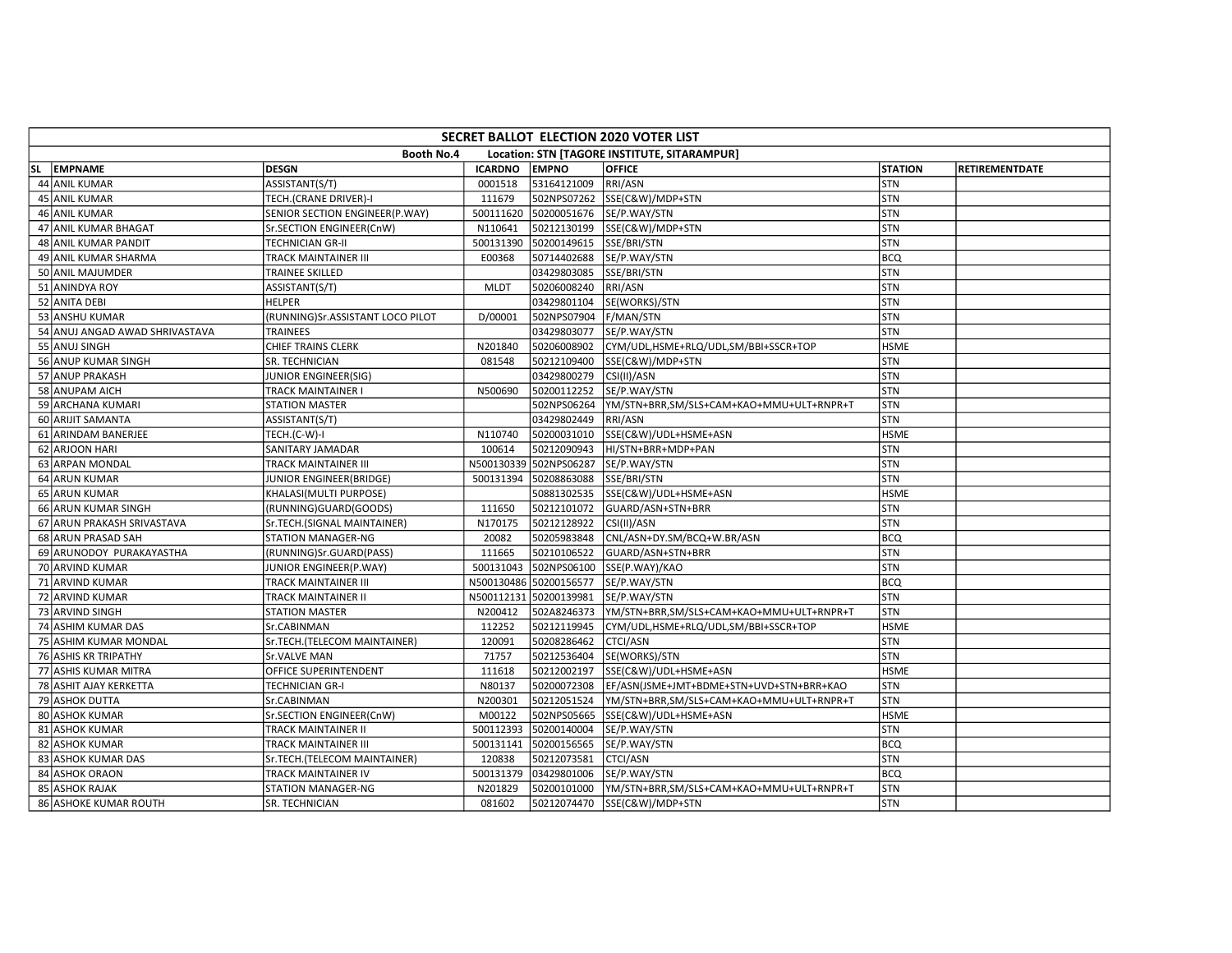| SECRET BALLOT ELECTION 2020 VOTER LIST |                          |                                |                |              |                                              |                |                       |  |  |  |
|----------------------------------------|--------------------------|--------------------------------|----------------|--------------|----------------------------------------------|----------------|-----------------------|--|--|--|
|                                        |                          | <b>Booth No.4</b>              |                |              | Location: STN [TAGORE INSTITUTE, SITARAMPUR] |                |                       |  |  |  |
|                                        | SL EMPNAME               | <b>DESGN</b>                   | <b>ICARDNO</b> | <b>EMPNO</b> | <b>OFFICE</b>                                | <b>STATION</b> | <b>RETIREMENTDATE</b> |  |  |  |
|                                        | 87 ASIM CHAKRABORTY      | Sr.TECH(FITTER)                | 081646         | 50212011526  | SSE(C&W)/UDL+HSME+ASN                        | <b>HSME</b>    |                       |  |  |  |
|                                        | 88 ASIS BHANDARY         | TRACK MAINTAINER I             | 072342         | 50210099827  | SSE(P.WAY)/ASN                               | <b>BCQ</b>     |                       |  |  |  |
|                                        | 89 ASIT BARAN MONDAL     | PORTER (COMMERCIAL)            | N201805        | 50200107773  | YM/STN+BRR,SM/SLS+CAM+KAO+MMU+ULT+RNPR+T     | <b>STN</b>     |                       |  |  |  |
|                                        | 90 ATANU PAUL            | TECH.(C-W)-II                  |                | 03429801955  | SSE(C&W)/UDL+HSME+ASN                        | <b>HSME</b>    |                       |  |  |  |
|                                        | 91 ATANU PAL             | TRACK MAINTAINER IV            |                | 18329802009  | SE/P.WAY/STN                                 | STN            |                       |  |  |  |
|                                        | 92 ATANU SHOME           | (RUNNING)Sr.GUARD(GOODS)       |                | 50200155287  | GUARD/ASN+STN+BRR                            | STN            |                       |  |  |  |
|                                        | 93 ATMA NAND YADAV       | TECH.(SIGNAL MAINTAINER)-III   | 120291         | 50207342457  | RRI/ASN                                      | <b>BCQ</b>     |                       |  |  |  |
|                                        | 94 AVA KUMARI ROY        | <b>STATION MASTER</b>          |                | 50200173101  | YM/STN+BRR,SM/SLS+CAM+KAO+MMU+ULT+RNPR+T     | STN            |                       |  |  |  |
|                                        | 95 AVIJIT ROY            | TRACK MAINTAINER IV            |                | 03429802736  | SE/P.WAY/STN                                 | <b>BCQ</b>     |                       |  |  |  |
|                                        | 96 AVINASH KUMAR         | TRACK MAINTAINER IV            |                | 03429802708  | SE/P.WAY/STN                                 | STN            |                       |  |  |  |
|                                        | 97 AWADHESH KUMAR SINGH  | SENIOR SECTION ENGINEER(P.WAY) | E00364         | 50200086605  | SE/P.WAY/STN                                 | <b>STN</b>     |                       |  |  |  |
|                                        | 98 BABLU GHOSH           | CHIEF TRAINS CLERK             | N200315        | 50212099880  | RESERVN/ASN+GSR/BCME+GSR/SCOB                | <b>SCOB</b>    |                       |  |  |  |
|                                        | 99 BACHCHAN SINGH        | STATION MANAGER-NG             |                | 502NPS07822  | YM/STN+BRR,SM/SLS+CAM+KAO+MMU+ULT+RNPR+T     | <b>STN</b>     |                       |  |  |  |
|                                        | 100 BADAL CHANDRA MONDAL | Sr.TECH(FITTER)                | 081665         | 50212101813  | SSE(C&W)/MDP+STN                             | STN            |                       |  |  |  |
|                                        | 101 BAIJNATH KARMALI     | TRACK MAINTAINER IV            | 500131208      | 03429801132  | SE/P.WAY/STN                                 | BCQ            |                       |  |  |  |
|                                        | 102 BALBIR KUMAR RAJAK   | <b>STATION MASTER</b>          |                | 50236401522  | YM/STN+BRR,SM/SLS+CAM+KAO+MMU+ULT+RNPR+T     | <b>STN</b>     |                       |  |  |  |
|                                        | 103 BALDEO KUMAR SINGH   | PEON                           | N200645        | 50212093981  | CYM/UDL,HSME+RLQ/UDL,SM/BBI+SSCR+TOP         | <b>HSME</b>    |                       |  |  |  |
|                                        | 104 BALMIKI KUMAR        | TECH.(C-W)-I                   | 110862         | 50299430745  | SSE(C&W)/UDL+HSME+ASN                        | <b>HSME</b>    |                       |  |  |  |
|                                        | 105 BALRAM RAJAK         | TRACKMAN                       |                | 50470130693  | SE/P.WAY/STN                                 | <b>STN</b>     |                       |  |  |  |
|                                        | 106 BANU DEBI            | SANITARY JAMADAR               | N100054        | 50212141616  | HI/STN+BRR+MDP+PAN                           | STN            |                       |  |  |  |
|                                        | 107 BAPPADITYA BANERJEE  | <b>HELPER</b>                  | 111760         | 03429800193  | SSE(C&W)/STN(CL-IV)                          | STN            |                       |  |  |  |
|                                        | 108 BARHAN PASWAN        | TRACK MAINTAINER IV            | N111685        | 50200132032  | SE/P.WAY/STN                                 | STN            |                       |  |  |  |
|                                        | 109 BARHMA NAND RAM      | Sr.TECH(FITTER)                | 081507         | 50212103287  | SSE(C&W)/MDP+STN                             | STN            |                       |  |  |  |
|                                        | 110 BARISH PRADHAN       | TRACK MAINTAINER IV            |                | 03429802542  | SE/P.WAY/STN                                 | <b>STN</b>     |                       |  |  |  |
|                                        | 111 BASHISHTH PRASAD     | <b>HELPER</b>                  | N500112732     | 50200149779  | SSE/BRI/STN                                  | STN            |                       |  |  |  |
|                                        | 112 BHABOTOSH BISWAS     | TRACK MAINTAINER III           | 500131462      | 50714107449  | SE/P.WAY/STN                                 | STN            |                       |  |  |  |
|                                        | 113 BHARAT MAJI          | <b>SHUNT MAN</b>               | N200500        | 50200057095  | CYM/UDL,HSME+RLQ/UDL,SM/BBI+SSCR+TOP         | <b>HSME</b>    |                       |  |  |  |
|                                        | 114 BHARAT YADAV         | TRACK MAINTAINER II            |                | 50200081693  | SE/P.WAY/STN                                 | STN            |                       |  |  |  |
|                                        | 115 BHAWESH KUMAR        | <b>TRAINEE SKILLED</b>         |                | 03429803084  | SSE/BRI/STN                                  | STN            |                       |  |  |  |
|                                        | 116 BHOLA PRASAD         | TECH.(C-W)-II                  | 111699         | 50214105670  | SSE(C&W)/UDL+HSME+ASN                        | <b>HSME</b>    |                       |  |  |  |
|                                        | 117 BHOLA RANA           | <b>SHUNT MAN</b>               | 112406         | 50212111752  | YM/STN+BRR,SM/SLS+CAM+KAO+MMU+ULT+RNPR+T     | <b>STN</b>     |                       |  |  |  |
|                                        | 118 BIJAY BABU SHAW      | TECH.(C-W)-II                  | 111452         | 50200137182  | SSE(C&W)/UDL+HSME+ASN                        | <b>HSME</b>    |                       |  |  |  |
|                                        | 119 BIJAY KR SINGH       | <b>CABIN MASTER</b>            | 201628         | 50212138587  | CNL/ASN+DY.SM/BCQ+W.BR/ASN                   | <b>BCQ</b>     |                       |  |  |  |
|                                        | 120 BIJAY KUMAR RAJAK    | <b>VALVE MAN</b>               | N500130133     | 50200156190  | SE(WORKS)/STN                                | STN            |                       |  |  |  |
|                                        | 121 BIJAY PASWAN         | TECH.(ELEC)-II                 | N80385         | 50200133462  | EF/ASN(JSME+JMT+BDME+STN+UVD+STN+BRR+KAO     | STN            |                       |  |  |  |
|                                        | 122 BIJOY KR MAJI        | JUNIOR ENGINEER(CnW)           |                | 50205602683  | SSE(C&W)/MDP+STN                             | STN            |                       |  |  |  |
|                                        | 123 BIJOY KUMAR BISWAS   | TRACK MAINTAINER IV            | 500130981      | 03429800455  | SE/P.WAY/STN                                 | STN            |                       |  |  |  |
|                                        | 124 BIJOY MAJUMDAR       | TRAINEE                        | N500130132     | 50200159499  | SE(WORKS)/STN                                | STN            |                       |  |  |  |
|                                        | 125 BIKASH CHANDRA MAJEE | SENIOR SECTION ENGINEER(P.WAY) | 073236         | 50212103020  | SE/P.WAY/STN                                 | <b>STN</b>     |                       |  |  |  |
|                                        | 126 BIKASH KUMAR         | <b>SHUNT MAN</b>               | 111120         | 03429800595  | CYM/UDL,HSME+RLQ/UDL,SM/BBI+SSCR+TOP         | <b>HSME</b>    |                       |  |  |  |
|                                        | 127 BIKASH KUMAR PANDEY  | JUNIOR ENGINEER(P.WAY)         | N111919        | 50200015970  | SE/P.WAY/STN                                 | STN            |                       |  |  |  |
|                                        | 128 BIKI DEY             | TRACK MAINTAINER IV            |                | 03429802709  | SE/P.WAY/STN                                 | <b>STN</b>     |                       |  |  |  |
|                                        | 129 BIKRAM HARI          | SANITARY JAMADAR               | 100814         | 50212118035  | HI/STN+BRR+MDP+PAN                           | STN            |                       |  |  |  |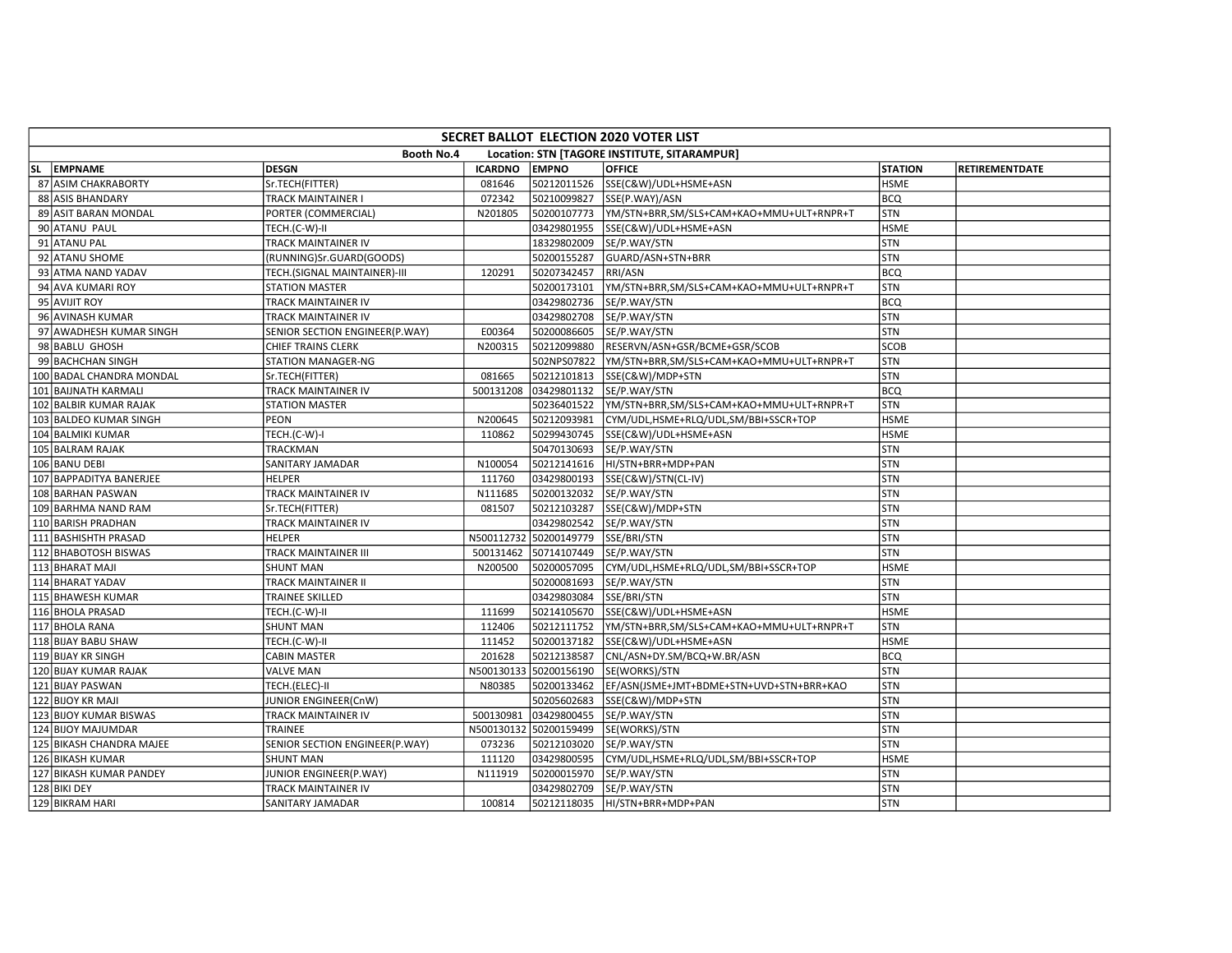| SECRET BALLOT ELECTION 2020 VOTER LIST |                                  |                |                        |                                              |                |                       |  |  |  |  |
|----------------------------------------|----------------------------------|----------------|------------------------|----------------------------------------------|----------------|-----------------------|--|--|--|--|
|                                        | <b>Booth No.4</b>                |                |                        | Location: STN [TAGORE INSTITUTE, SITARAMPUR] |                |                       |  |  |  |  |
| SL EMPNAME                             | <b>DESGN</b>                     | <b>ICARDNO</b> | <b>EMPNO</b>           | <b>OFFICE</b>                                | <b>STATION</b> | <b>RETIREMENTDATE</b> |  |  |  |  |
| 130 BIKRAM PODDAR                      | TRACK MAINTAINER IV              |                | 03429802538            | SE/P.WAY/STN                                 | <b>STN</b>     |                       |  |  |  |  |
| 131 BILTU MANDAL                       | TRACK MAINTAINER IV              | 500130983      | 03429800459            | SE/P.WAY/STN                                 | STN            |                       |  |  |  |  |
| 132 BIMAL MURMU                        | SR. TECHNICIAN                   | 081256         | 50212106070            | SSE(C&W)/MDP+STN                             | STN            |                       |  |  |  |  |
| 133 BINAY KUMAR MISHRA                 | SECTION ENGINEER(WORKS)          | N111932        | 50200096817            | SE(WORKS)/STN                                | STN            |                       |  |  |  |  |
| 134 BINOD                              | TECH.(FITTER)NPOH-III            | 071729         | 50212042640            | SE(WORKS)/STN                                | STN            |                       |  |  |  |  |
| 135 BINOD HARIJAN                      | HOUSE KEEPING ASSISTANT(MEDICAL) | N140134        | 50212119386            | <b>MEDICAL</b>                               | STN            |                       |  |  |  |  |
| 136 BIPADTARAN BANERJEE                | <b>TECHNICIAN GR-I</b>           | 121169         | 50209287048            | SR.DSTE OFFICE/ASN                           | <b>STN</b>     |                       |  |  |  |  |
| 137 BIPIN KUMAR                        | Sr.TECH.(SIGNAL MAINTAINER)      | 121124         | 50212135872            | RRI/ASN                                      | <b>STN</b>     |                       |  |  |  |  |
| 138 BIPIN KUMAR                        | Sr.SECTION ENGINEER(CnW)         | M00121         | 502NPS08855            | SSE(C&W)/UDL+HSME+ASN                        | <b>HSME</b>    |                       |  |  |  |  |
| 139 BIR SEN HASDA                      | Sr.COMMERCIAL CLERK(BOOKING)     |                | 502NPS05879            | YM/STN+BRR,SM/SLS+CAM+KAO+MMU+ULT+RNPR+T     | STN            |                       |  |  |  |  |
| 140 BIRENDRA CHAUDHARY                 | <b>STATION MANAGER-NG</b>        | 112303         | 50212119714            | YM/STN+BRR,SM/SLS+CAM+KAO+MMU+ULT+RNPR+T     | <b>STN</b>     |                       |  |  |  |  |
| 141 BIRENDRA DAS                       | (RUNNING)GUARD(GOODS)            | N200291        | 50212134247            | GUARD/ASN+STN+BRR                            | STN            |                       |  |  |  |  |
| 142 BIRENDRA KUMAR RAJAK               | <b>SHUNT MAN</b>                 | 111174         | 50212079959            | YM/STN+BRR,SM/SLS+CAM+KAO+MMU+ULT+RNPR+T     | STN            |                       |  |  |  |  |
| 143 BIRENDRA KUMAR YADAV               | JUNIOR ENGINEER(P.WAY)           |                | 50200140806            | SE/P.WAY/STN                                 | STN            |                       |  |  |  |  |
| 144 BISWAJIT MONDAL                    | SENIOR SECTION ENGINEER(P.WAY)   |                | N500111215 50200117572 | SE/P.WAY/STN                                 | STN            |                       |  |  |  |  |
| 145 BISWANATH RAJAK                    | ASSISTANT(S/T)                   |                | 50200146936            | RRI/ASN                                      | <b>BCQ</b>     |                       |  |  |  |  |
| 146 BITTU BAURI                        | CHIEF TRAINS CLERK               |                | 50200173307            | YM/STN+BRR,SM/SLS+CAM+KAO+MMU+ULT+RNPR+T     | STN            |                       |  |  |  |  |
| $147$ BODI                             | <b>TRACK MAINTAINER II</b>       | 072463         | 50212042481            | SSE(P.WAY)/ASN                               | <b>BCQ</b>     |                       |  |  |  |  |
| 148 BRAJNANDAN PASWAN                  | <b>TRACK MAINTAINER II</b>       | N500678        | 50200087051            | SE/P.WAY/STN                                 | STN            |                       |  |  |  |  |
| 149 BRIJ BIHARI SINGH                  | STATION MANAGER-NG               | 112372         | 50205403807            | YM/STN+BRR,SM/SLS+CAM+KAO+MMU+ULT+RNPR+T     | STN            |                       |  |  |  |  |
| 150 BUBUN RAJAK                        | <b>TRACK MAINTAINER III</b>      | N500130343     | 502NPS06300            | SE/P.WAY/STN                                 | <b>BCO</b>     |                       |  |  |  |  |
| 151 CHAITALI GHOSH                     | Sr.COMMERCIAL CLERK              | N30229         | 50200004285            | YM/STN+BRR,SM/SLS+CAM+KAO+MMU+ULT+RNPR+T     | STN            |                       |  |  |  |  |
| 152 CHANDAN HARI                       | PORTER (COMMERCIAL)              |                | 50200134089            | YM/STN+BRR,SM/SLS+CAM+KAO+MMU+ULT+RNPR+T     | <b>STN</b>     |                       |  |  |  |  |
| 153 CHANDAN KR VERMA                   | SR. TECHNICIAN                   | N110762        | 50200105107            | SSE(C&W)/UDL+HSME+ASN                        | <b>HSME</b>    |                       |  |  |  |  |
| 154 CHANDAN KUMAR                      | <b>TECHNICIAN GR-II</b>          | 500131386      | 50200149706            | SSE/BRI/STN                                  | STN            |                       |  |  |  |  |
| 155 CHANDAN KUMAR DEY                  | <b>PEON</b>                      |                | 00329804260            | YM/STN+BRR,SM/SLS+CAM+KAO+MMU+ULT+RNPR+T     | STN            |                       |  |  |  |  |
| 156 CHANDAN KUMAR RAJAK                | TRACK MAINTAINER II              | N500112691     | 50200143637            | SE/P.WAY/STN                                 | <b>STN</b>     |                       |  |  |  |  |
| 157 CHANDAN MAJI                       | (RUNNING)GUARD(GOODS)            | N200282        | 50200063071            | GUARD/ASN+STN+BRR                            | STN            |                       |  |  |  |  |
| 158 CHANDAN MONDAL                     | <b>STATION MASTER</b>            | N201872        | 50200107967            | YM/STN+BRR,SM/SLS+CAM+KAO+MMU+ULT+RNPR+T     | <b>STN</b>     |                       |  |  |  |  |
| 159 CHANDAN SHARMA                     | TRACK MAINTAINER II              | N500112114     | 50200137029            | SE/P.WAY/STN                                 | STN            |                       |  |  |  |  |
| 160 CLEMENTINA LAKRA                   | CHIEF NURSING SUPERINTENDENT     | N/140327       | 50210312171            | MEDICAL                                      | <b>STN</b>     |                       |  |  |  |  |
| 161 DASHRATH ORAON                     | TRACK MAINTAINER IV              | N500131206     | 03429801101            | SE/P.WAY/STN                                 | STN            |                       |  |  |  |  |
| 162 DAYANAND PAL                       | Sr.VALVE MAN                     | 0870           | 50212075450            | SE(WORKS)/STN                                | <b>STN</b>     |                       |  |  |  |  |
| 163 DEB KUMAR.ROY                      | Sr.TECH.(SIGNAL MAINTAINER)      | 120289         | 50208294434            | RRI/ASN                                      | <b>BCQ</b>     |                       |  |  |  |  |
| 164 DEBABRATA SAHA                     | SR. TECHNICIAN                   | N80183         | 50210589132            | EF/ASN(JSME+JMT+BDME+STN+UVD+STN+BRR+KAO     | <b>STN</b>     |                       |  |  |  |  |
| 165 DEBASIS DASGUPTA                   | CHIEF TRAINS CLERK               | 113090         | 50212097937            | CYM/UDL,HSME+RLQ/UDL,SM/BBI+SSCR+TOP         | <b>HSME</b>    |                       |  |  |  |  |
| 166 DEBASIS MONDAL                     | TECH.(SIGNAL MAINTAINER)-III     |                | 50200132100            | RRI/ASN                                      | <b>STN</b>     |                       |  |  |  |  |
| 167 DEBASISH PARUI                     | TRACK MAINTAINER IV              |                | 03429802737            | SE/P.WAY/STN                                 | <b>BCQ</b>     |                       |  |  |  |  |
| 168 DEBENDRA NATH MANDI                | <b>TRACK MAINTAINER II</b>       |                | N500112125 50200137030 | SE/P.WAY/STN                                 | STN            |                       |  |  |  |  |
| 169 DEBJIT SAHA                        | <b>TECHNICIAN GR-II</b>          | N-80460        | 50200157077            | EF/ASN(JSME+JMT+BDME+STN+UVD+STN+BRR+KAO     | STN            |                       |  |  |  |  |
| 170 DEBNATH HEMBROM                    | TECH.(SIGNAL MAINTAINER)-III     | N170372        | 50200095515            | RRI/ASN                                      | STN            |                       |  |  |  |  |
| 171 DEBOJIT SARKAR                     | PORTER(TRANSPORTATION)           |                | 50205670937            | CYM/UDL,HSME+RLQ/UDL,SM/BBI+SSCR+TOP         | <b>HSME</b>    |                       |  |  |  |  |
| 172 DEEPAK KR GUPTA                    | (RUNNING)Sr.ASSISTANT LOCO PILOT | 12040854       | 12221200920            | F/MAN/STN                                    | STN            |                       |  |  |  |  |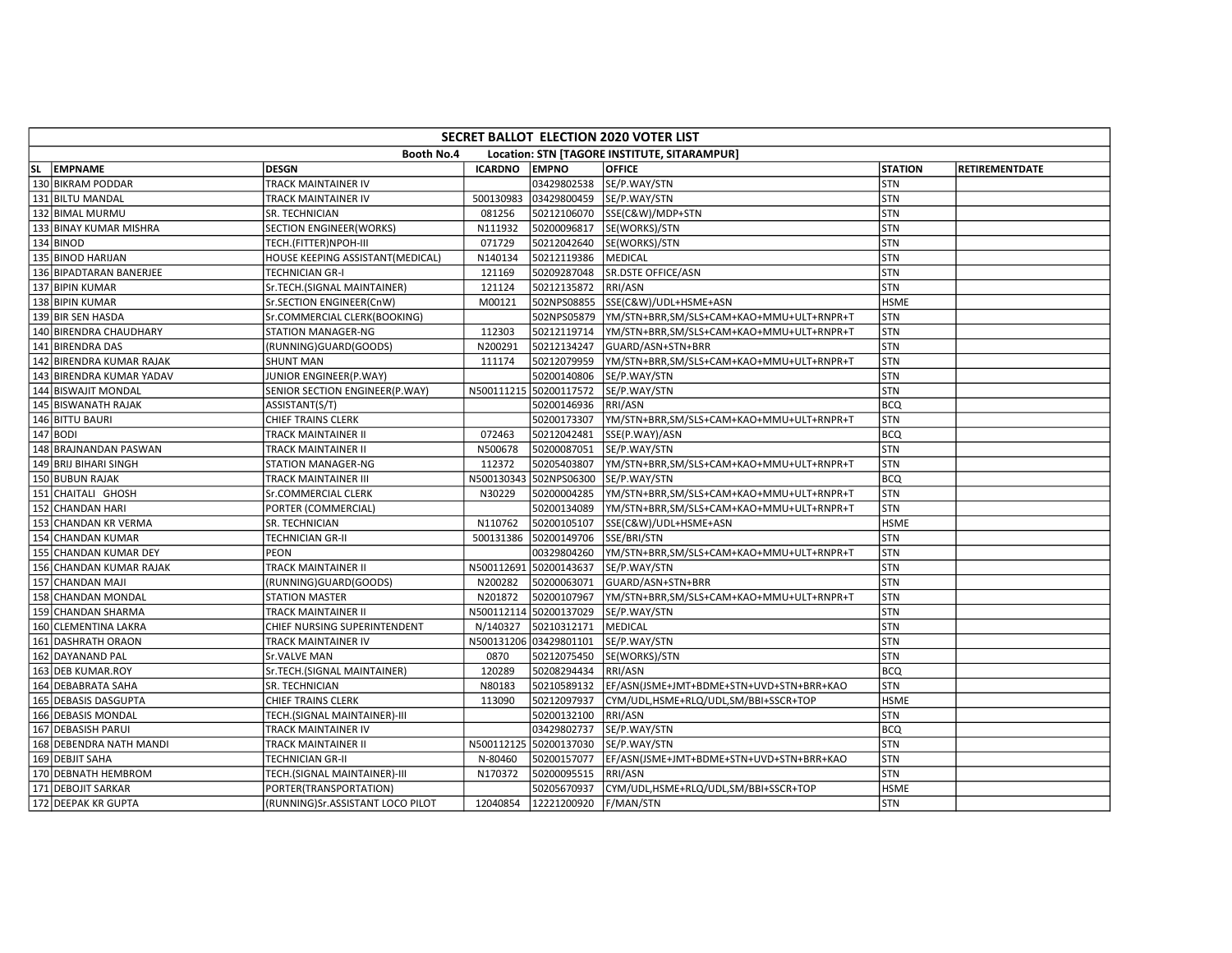| SECRET BALLOT ELECTION 2020 VOTER LIST |                                  |                |              |                                                       |                |                       |  |  |  |  |
|----------------------------------------|----------------------------------|----------------|--------------|-------------------------------------------------------|----------------|-----------------------|--|--|--|--|
|                                        | <b>Booth No.4</b>                |                |              | Location: STN [TAGORE INSTITUTE, SITARAMPUR]          |                |                       |  |  |  |  |
| SL EMPNAME                             | DESGN                            | <b>ICARDNO</b> | <b>EMPNO</b> | <b>OFFICE</b>                                         | <b>STATION</b> | <b>RETIREMENTDATE</b> |  |  |  |  |
| 173 DEEPAK KUMAR NIRALA                | <b>STATION MASTER</b>            |                | 50320133315  | YM/STN+BRR,SM/SLS+CAM+KAO+MMU+ULT+RNPR+T              | <b>STN</b>     |                       |  |  |  |  |
| 174 DEEPAK KUMAR VERMA                 | <b>STATION MASTER</b>            |                | 03429801888  | YM/STN+BRR,SM/SLS+CAM+KAO+MMU+ULT+RNPR+T              | <b>STN</b>     |                       |  |  |  |  |
| 175 DEEPAK TURI                        | POINTSMAN-A                      |                | 50200168415  | YM/STN+BRR,SM/SLS+CAM+KAO+MMU+ULT+RNPR+T              | <b>STN</b>     |                       |  |  |  |  |
| 176 DEHIPADA ANKURE                    | Sr.TECH(PAINTER)                 | 71079          | 50212046139  | SE(WORKS)/STN                                         | <b>STN</b>     |                       |  |  |  |  |
| 177 DEO RANJAN KUMAR                   | <b>STATION MANAGER-NG</b>        | 113059         | 50212110085  | CNL/ASN+DY.SM/BCQ+W.BR/ASN                            | <b>BCQ</b>     |                       |  |  |  |  |
| 178 DEONATH HARI                       | TECH.(C-W)-II                    | 1118066        | 50212098541  | SSE(C&W)/UDL+HSME+ASN                                 | <b>HSME</b>    |                       |  |  |  |  |
| 179 DEVANAND PAREYA                    | TRACK MAINTAINER IV              | 500131215      | 03429801099  | SE/P.WAY/STN                                          | <b>STN</b>     |                       |  |  |  |  |
| 180 DEVENDRA SINGH                     | TECH.(FITTER)-II                 | 111677         | 50200122671  | SSE(C&W)/MDP+STN                                      | STN            |                       |  |  |  |  |
| 181 DHANANJAY BANERJEE                 | TECH-III(ELECT)                  | N80125         | 50205901510  | EF/ASN(JSME+JMT+BDME+STN+UVD+STN+BRR+KAO              | <b>STN</b>     |                       |  |  |  |  |
| 182 DHANESHWARYADAV                    | Sr.SECTION ENGINEER(CnW)         | N110644        | 50212097317  | SSE(C&W)/MDP+STN                                      | <b>STN</b>     |                       |  |  |  |  |
| 183 DHARMA HELA                        | <b>SHUNT MAN</b>                 | 110528         | 50200183684  | CYM/UDL,HSME+RLQ/UDL,SM/BBI+SSCR+TOP                  | <b>HSME</b>    |                       |  |  |  |  |
| 184 DHARMENDRA KUMAR SINGH             | <b>STATION MANAGER-NG</b>        | N200624        | 50200055360  | YM/STN+BRR,SM/SLS+CAM+KAO+MMU+ULT+RNPR+T              | <b>STN</b>     |                       |  |  |  |  |
| 185 DHIRAJ KUMAR YADAV                 | <b>TRACK MAINTAINER II</b>       | N500112747     | 50200141124  | SE/P.WAY/STN                                          | <b>BCQ</b>     |                       |  |  |  |  |
| 186 DILEEP KUMAR                       | TECH.(C-W)-III                   | N111298        | 50200142049  | SSE(C&W)/UDL+HSME+ASN                                 | <b>HSME</b>    |                       |  |  |  |  |
| 187 DILIP BAURI                        | ASSISTANT(S/T)                   | 120967         | 50212103019  | CSI/1/ASN                                             | <b>STN</b>     |                       |  |  |  |  |
| 188 DILIP KUMAR RANA                   | <b>SHUNT MAN</b>                 | 113079         | 50212134077  | CYM/UDL,HSME+RLQ/UDL,SM/BBI+SSCR+TOP                  | <b>HSME</b>    |                       |  |  |  |  |
| 189 DILIP KUMAR SINGH                  | TRACK MAINTAINER IV              |                | 03429802408  | SE/P.WAY/STN                                          | <b>BCQ</b>     |                       |  |  |  |  |
| 190 DILIP RAM                          | Sr.TECH.(TELECOM MAINTAINER)     | 120837         | 50212041981  | CTCI/ASN                                              | STN            |                       |  |  |  |  |
| 191 DINANATH DEY                       | Sr.TECH.(TELECOM MAINTAINER)     | 120797         | 50212000760  | <b>CTCI/ASN</b>                                       | STN            |                       |  |  |  |  |
| 192 DINESH KUMAR PANDIT                | TRACK MAINTAINER III             | E00363         | 27313404568  | SE/P.WAY/STN                                          | <b>BCQ</b>     |                       |  |  |  |  |
| 193 DIPAK KUMAR DAS                    | TECH.(WELDER)-III                |                | 03429800084  | SSE(C&W)/MDP+STN                                      | <b>STN</b>     |                       |  |  |  |  |
| 194 DIPAK KUMAR ROY                    | (RUNNING)Sr.GUARD(PASS)          | 111651         | 50212099016  | GUARD/ASN+STN+BRR                                     | <b>STN</b>     |                       |  |  |  |  |
| 195 DIPAK KUMAR SHAW                   | <b>TRACK MAINTAINER IV</b>       | N500130500     | 502NPS10950  | SE/P.WAY/STN                                          | <b>BCQ</b>     |                       |  |  |  |  |
| 196 DIPANKAR BANERJEE                  | TRACK MAINTAINER I               | N500686        | 50200112264  | SE/P.WAY/STN                                          | STN            |                       |  |  |  |  |
| 197 DIPIKA DEVI                        | KHALASI(MULTI PURPOSE)           | N40481         | 50200098899  | SE(WORKS)/STN                                         | <b>STN</b>     |                       |  |  |  |  |
| 198 DIPU KHATIK                        | TRACK MAINTAINER IV              |                | 03429801516  | SE/P.WAY/STN                                          | <b>BCQ</b>     |                       |  |  |  |  |
| 199 DUKHINI DEVI                       | <b>SANITARY JAMADAR</b>          | 100605         | 50212096430  | HI/STN+BRR+MDP+PAN                                    | <b>STN</b>     |                       |  |  |  |  |
| 200 DUKHUBALA REWANI                   | <b>TECHNICIAN GR-I</b>           | 081674         | 50212112318  | SSE(C&W)/MDP+STN                                      | <b>STN</b>     |                       |  |  |  |  |
| 201 DULAL BOURI                        | TRAINEE                          | N500130125     | 50200151646  | SE(WORKS)/STN                                         | <b>STN</b>     |                       |  |  |  |  |
| 202 EJAZ AHMAD                         | SR. TECHNICIAN                   | N40493         | 50200041841  | SSE/BRI/STN                                           | <b>STN</b>     |                       |  |  |  |  |
| 203 FIROJ BISWAS                       | <b>TRACK MAINTAINER IV</b>       | N500130503     | 502NPS10947  | SE/P.WAY/STN                                          | <b>STN</b>     |                       |  |  |  |  |
| 204 FULCHAND HELA                      | SANITARY JAMADAR                 | 100778         | 50212094857  | HI/STN+BRR+MDP+PAN                                    | <b>STN</b>     |                       |  |  |  |  |
| 205 GANESH HARI                        | SANITARY JAMADAR                 | 100583         | 50212037011  | HI/STN+BRR+MDP+PAN                                    | <b>STN</b>     |                       |  |  |  |  |
| 206 GANESH KISKU                       | KHALASI HELPER                   |                | 03429802404  | SSE(C&W)/UDL+HSME+ASN                                 | <b>HSME</b>    |                       |  |  |  |  |
| 207 GANESH MAJI                        | COMMERCIAL CLERK(BOOKING)        | N30616         | 50200067143  | RESERVN/ASN+GSR/BCME+GSR/SCOB                         | <b>SCOB</b>    |                       |  |  |  |  |
| 208 GANESH ROUTH                       | <b>GATEMAN (ENGG)</b>            |                | 50200148600  | YM/STN+BRR,SM/SLS+CAM+KAO+MMU+ULT+RNPR+T              | <b>STN</b>     |                       |  |  |  |  |
| 209 GAURI SHANKAR                      | (RUNNING)Sr.ASSISTANT LOCO PILOT | 12040660       | 50200181432  | <b>F/MAN/STN</b>                                      | <b>STN</b>     |                       |  |  |  |  |
| 210 GAUTAM BANERJEE                    | SR. TECHNICIAN                   | 060275         | 50212114029  | EF/ASN(JSME+JMT+BDME+STN+UVD+STN+BRR+KAO              | <b>STN</b>     |                       |  |  |  |  |
| 211 GAUTAM BAURI                       | <b>STATION MANAGER-NG</b>        | N200739        | 50200104152  | CYM/UDL,HSME+RLQ/UDL,SM/BBI+SSCR+TOP                  | <b>HSME</b>    |                       |  |  |  |  |
| 212 GAUTAM SHARMA                      | TRACK MAINTAINER II              | 5112115        | 50200137017  | SE/P.WAY/STN                                          | <b>STN</b>     |                       |  |  |  |  |
| 213 GAYA DEVI                          | <b>KHALASI HELPER</b>            | 71683          | 50212103962  | SE(WORKS)/STN                                         | <b>STN</b>     |                       |  |  |  |  |
| 214 GEORGE KACHHAP                     | SR. TECHNICIAN                   | 081686         | 50212093348  | SSE(C&W)/UDL+HSME+ASN                                 | <b>HSME</b>    |                       |  |  |  |  |
| 215 GOBINDA BOURI                      | SR. TECHNICIAN                   | N80189         |              | 50212113852  EF/ASN(JSME+JMT+BDME+STN+UVD+STN+BRR+KAO | <b>STN</b>     |                       |  |  |  |  |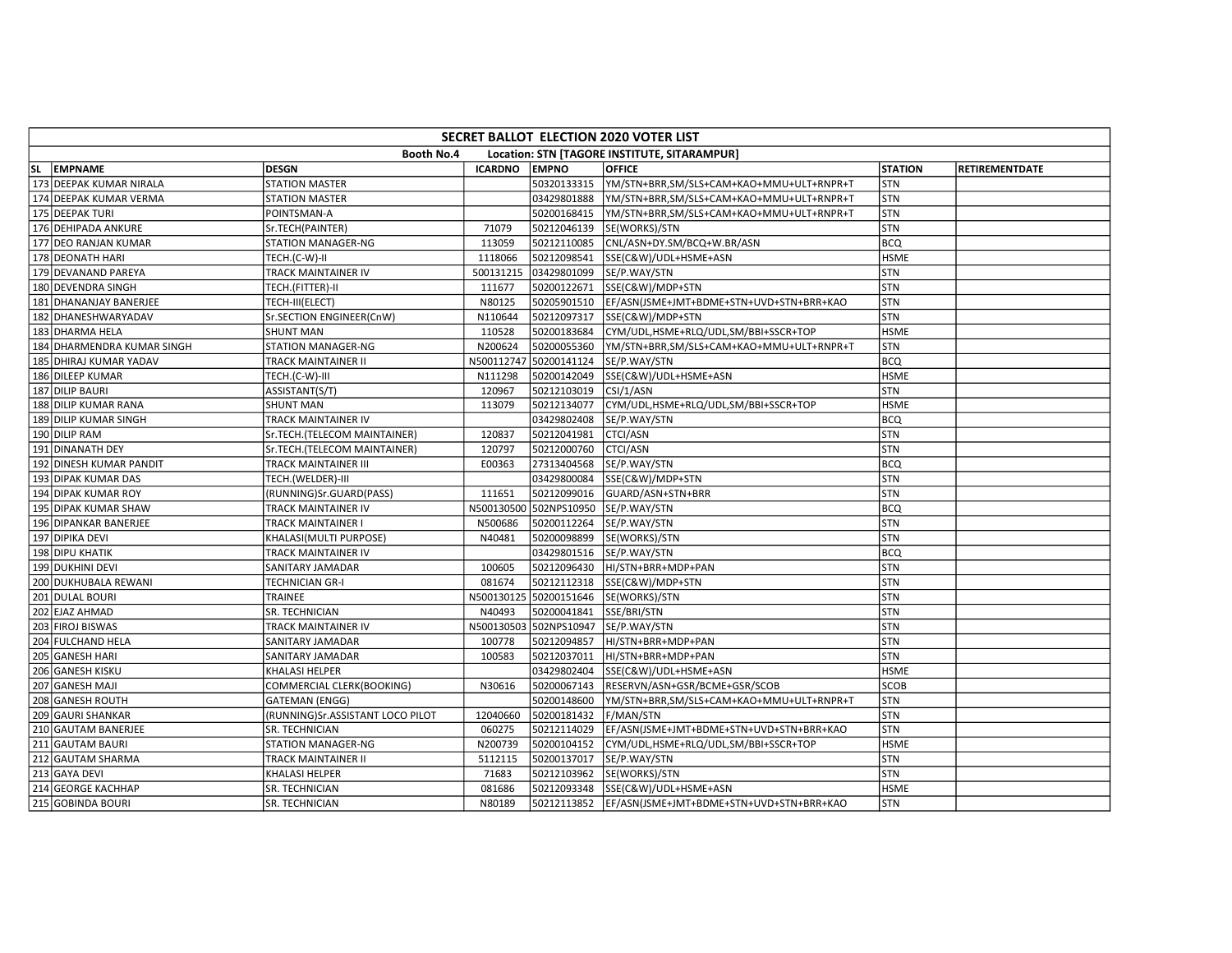| SECRET BALLOT ELECTION 2020 VOTER LIST |                              |                |                        |                                              |                |                       |  |  |  |  |
|----------------------------------------|------------------------------|----------------|------------------------|----------------------------------------------|----------------|-----------------------|--|--|--|--|
|                                        | Booth No.4                   |                |                        | Location: STN [TAGORE INSTITUTE, SITARAMPUR] |                |                       |  |  |  |  |
| SL EMPNAME                             | <b>DESGN</b>                 | <b>ICARDNO</b> | <b>EMPNO</b>           | <b>OFFICE</b>                                | <b>STATION</b> | <b>RETIREMENTDATE</b> |  |  |  |  |
| 216 GOBINDA KUMAR SINGH                | SR. TECHNICIAN               | 111665         | 50212123870            | SSE(C&W)/MDP+STN                             | STN            |                       |  |  |  |  |
| 217 GOKUL PODDAR                       | TRACK MAINTAINER IV          |                | 03429802705            | SSE(P.WAY)/ASN                               | <b>BCQ</b>     |                       |  |  |  |  |
| 218 GOKUL PRASAD                       | KHALASI HELPER               |                | 03429802067            | SSE(C&W)/UDL+HSME+ASN                        | <b>HSME</b>    |                       |  |  |  |  |
| 219 GOMESWAR MARANDI                   | <b>SHUNT MAN</b>             | N201578        | 50212100298            | YM/STN+BRR,SM/SLS+CAM+KAO+MMU+ULT+RNPR+T     | <b>STN</b>     |                       |  |  |  |  |
| 220 GOPAL BALMIKI                      | SANITARY JAMADAR             | N100099        | 50212095000            | HI/STN+BRR+MDP+PAN                           | STN            |                       |  |  |  |  |
| 221 GOPAL KUMAR RAI                    | <b>HELPER</b>                | N500112713     | 50200149585            | SSE/BRI/STN                                  | STN            |                       |  |  |  |  |
| 222 GOUTAM GOPE                        | TRACK MAINTAINER IV          |                | 03429802712            | SE/P.WAY/STN                                 | STN            |                       |  |  |  |  |
| 223 GOUTAM KR MALLICK                  | Sr.SECTION ENGINEER(CnW)     | 081514         | 50212109356            | SSE(C&W)/MDP+STN                             | STN            |                       |  |  |  |  |
| 224 GOUTAM KR MONDAL                   | Sr.TECH(FITTER)              | 081582         | 50212101710            | SSE(C&W)/UDL+HSME+ASN                        | <b>HSME</b>    |                       |  |  |  |  |
| 225 GOUTAM KUMAR MAJI                  | SR. TECHNICIAN               | N110298        | 50200022639            | SSE(C&W)/UDL+HSME+ASN                        | <b>HSME</b>    |                       |  |  |  |  |
| 226 GOUTAM KUMAR MAHATO                | TRACK MAINTAINER III         | N500130523     | 50200156620            | SE/P.WAY/STN                                 | <b>BCQ</b>     |                       |  |  |  |  |
| 227 GOUTAM MAJI                        | ASSISTANT(S/T)               |                | 50200156851            | RRI/ASN                                      | STN            |                       |  |  |  |  |
| 228 GOUTAM MALLIK                      | TRACK MAINTAINER III         |                | N500130496 502NPS10951 | SE/P.WAY/STN                                 | STN            |                       |  |  |  |  |
| 229 GUNU MUNI                          | AYAH                         | 140273         | 50200133784            | MEDICAL                                      | STN            |                       |  |  |  |  |
| 230 GURU DAS MITRA                     | Sr.COMMERCIAL CLERK(GOODS)   | 031097         | 50212073908            | RESERVN/ASN+GSR/BCME+GSR/SCOB                | <b>BCME</b>    |                       |  |  |  |  |
| 231 HARENDRA BHAGAT                    | Sr.CABINMAN                  | 111618         | 50212102593            | CYM/UDL,HSME+RLQ/UDL,SM/BBI+SSCR+TOP         | <b>HSME</b>    |                       |  |  |  |  |
| 232 HASHAMAT ANSARI TN 1813            | TECH.(C-W)-I                 | 1813           | 275N0005582            | SSE(C&W)/UDL+HSME+ASN                        | <b>HSME</b>    |                       |  |  |  |  |
| 233 HIMADRI BANERJEE                   | TECH.(ELEC)-II               |                | 50800700067            | EF/ASN(JSME+JMT+BDME+STN+UVD+STN+BRR+KAO     | <b>STN</b>     |                       |  |  |  |  |
| 234 HIRALAL BHATTACHARJEE              | PEON                         | 110768         | 50229800882            | RESERVN/ASN+GSR/BCME+GSR/SCOB                | <b>BCME</b>    |                       |  |  |  |  |
| 235 HIRALAL MARANDI                    | TRACK MAINTAINER III         | N111861        | 50200101643            | SSE(P.WAY)/ASN                               | <b>BCQ</b>     |                       |  |  |  |  |
| 236 HIRALAL ORANG                      | TRACK MAINTAINER IV          |                | 03429801082            | SE/P.WAY/STN                                 | STN            |                       |  |  |  |  |
| 237 HIRDU RAWANI                       | TRACK MAINTAINER II          |                | 50200101631            | SE/P.WAY/STN                                 | STN            |                       |  |  |  |  |
| 238 INDERJIT DAS                       | <b>HELPER</b>                | 111757         | 03429800194            | SSE(C&W)/STN(CL-IV)                          | STN            |                       |  |  |  |  |
| 239 JAGABANDHU MONDAL                  | PORTER (COMMERCIAL)          | N201798        | 50200115370            | YM/STN+BRR,SM/SLS+CAM+KAO+MMU+ULT+RNPR+T     | <b>STN</b>     |                       |  |  |  |  |
| 240 JAGANNATH KUMBHAKAR                | TRACK MAINTAINER II          |                | N500112326 50200136876 | SE/P.WAY/STN                                 | <b>BCQ</b>     |                       |  |  |  |  |
| 241 JAGDISH HARI                       | PORTER(TRANSPORTATION)       |                | 50212133073            | YM/STN+BRR,SM/SLS+CAM+KAO+MMU+ULT+RNPR+T     | STN            |                       |  |  |  |  |
| 242 JAGDISH PRASAD                     | TRACK MAINTAINER II          |                | N500112138 50200136724 | SE/P.WAY/STN                                 | <b>BCQ</b>     |                       |  |  |  |  |
| 243 JAGDISH YADAV                      | JUNIOR ENGINEER(P.WAY)       | N111511        | 50200085753            | SE/P.WAY/STN                                 | STN            |                       |  |  |  |  |
| 244 JAIRAM KUMAR YADAV                 | TRACK MAINTAINER IV          |                | 03429802733            | SSE(P.WAY)/ASN                               | <b>BCQ</b>     |                       |  |  |  |  |
| 245 JAY PRAKASH SAH                    | TECH.(WELDER)-I              | M00090         | 50200602980            | SSE(C&W)/MDP+STN                             | STN            |                       |  |  |  |  |
| 246 JAYNANDAN KUMAR                    | ASSISTANT(S/T)               |                | 03429801398            | CSI(II)/ASN                                  | STN            |                       |  |  |  |  |
| 247 JEEW LAL TUDU                      | TRACK MAINTAINER IV          | <b>NA</b>      | 275N0006446            | SE/P.WAY/STN                                 | STN            |                       |  |  |  |  |
| 248 JHABU MONDAL                       | SR. TECHNICIAN               | 111680         | 50212085108            | SSE(C&W)/MDP+STN                             | STN            |                       |  |  |  |  |
| 249 JITENDRA KUMAR                     | TRAINEE                      | M00048         | 03429801120            | SSE(C&W)/UDL+HSME+ASN                        | <b>HSME</b>    |                       |  |  |  |  |
| 250 JITENDRA KUMAR                     | (RUNNING)GUARD(GOODS)        | 112124         | 50212091388            | GUARD/ASN+STN+BRR                            | <b>STN</b>     |                       |  |  |  |  |
| 251 JITENDRA KUMAR                     | <b>STATION MASTER</b>        |                | 50200173708            | YM/STN+BRR,SM/SLS+CAM+KAO+MMU+ULT+RNPR+T     | STN            |                       |  |  |  |  |
| 252 JITENDRA KUMAR CHOURASIYA          | ASSISTANT(S/T)               |                | 03429801393            | RRI/ASN                                      | <b>BCQ</b>     |                       |  |  |  |  |
| 253 JITENDRA LAL                       | TRACK MAINTAINER IV          | 500131029      | 502NPS10959            | SE/P.WAY/STN                                 | STN            |                       |  |  |  |  |
| 254 JOGENDRA RAWAT                     | TRACK MAINTAINER I           | N111673        | 50200087075            | SE/P.WAY/STN                                 | <b>BCO</b>     |                       |  |  |  |  |
| 255 JOSHUA EKKA                        | Sr.SECTION ENGINEER(CnW)     | N110642        | 50212142918            | SSE(C&W)/MDP+STN                             | STN            |                       |  |  |  |  |
| 256 JOY MAZUMDER                       | TECH.(SIGNAL MAINTAINER)-III | N170091        | 50200020072            | RRI/ASN                                      | <b>BCQ</b>     |                       |  |  |  |  |
| 257 JOY MUKHERJEE                      | TECHNICIAN GR-I              | N111929        | 50200114297            | SSE/BRI/STN                                  | <b>STN</b>     |                       |  |  |  |  |
| 258 JOYDEB DAS                         | <b>STATION MASTER</b>        |                | 27223009108            | YM/STN+BRR,SM/SLS+CAM+KAO+MMU+ULT+RNPR+T     | STN            |                       |  |  |  |  |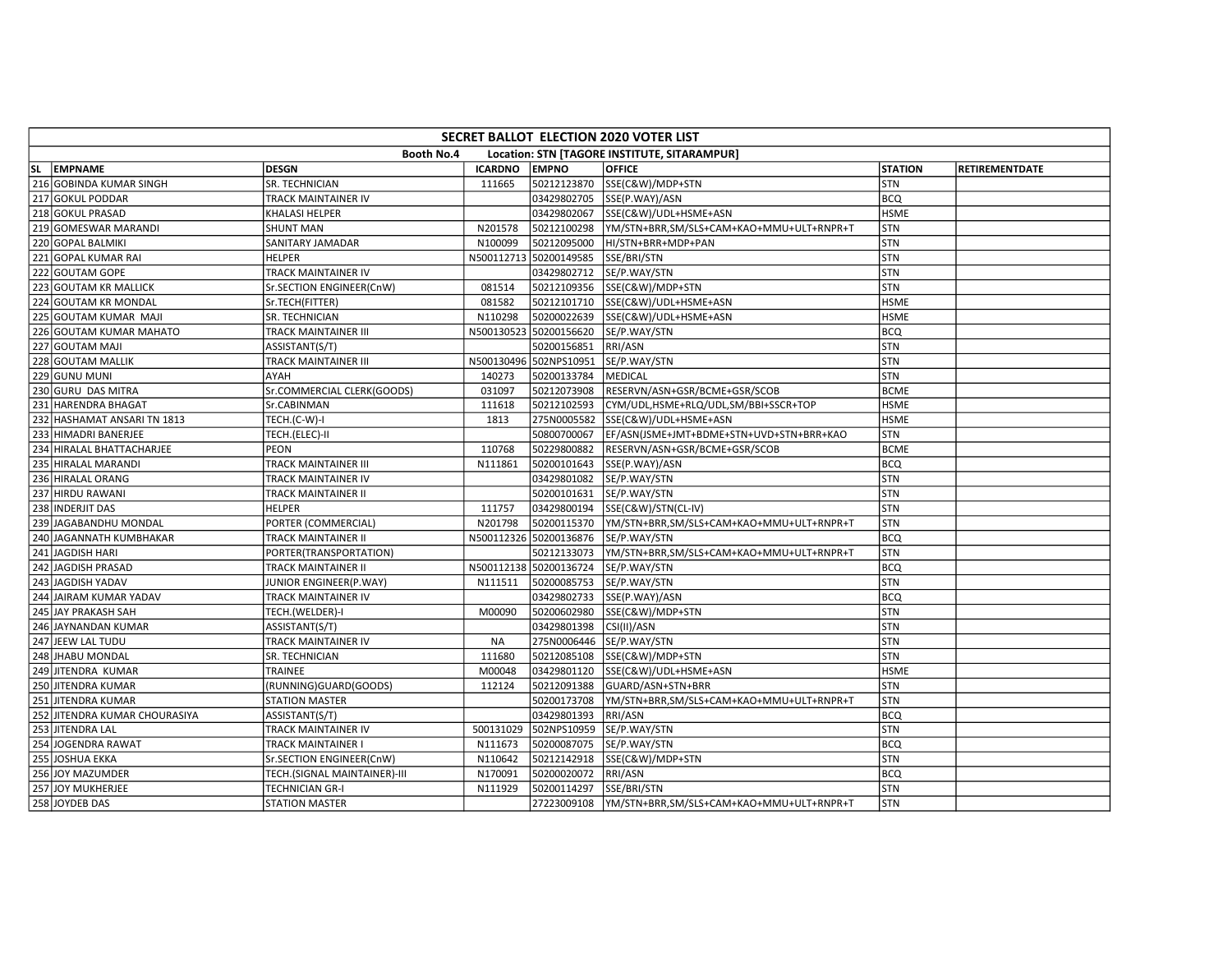| SECRET BALLOT ELECTION 2020 VOTER LIST                     |                               |                |                           |                                          |                |                       |  |  |  |  |  |
|------------------------------------------------------------|-------------------------------|----------------|---------------------------|------------------------------------------|----------------|-----------------------|--|--|--|--|--|
| Booth No.4<br>Location: STN [TAGORE INSTITUTE, SITARAMPUR] |                               |                |                           |                                          |                |                       |  |  |  |  |  |
| SL EMPNAME                                                 | DESGN                         | <b>ICARDNO</b> | <b>EMPNO</b>              | <b>OFFICE</b>                            | <b>STATION</b> | <b>RETIREMENTDATE</b> |  |  |  |  |  |
| 259 JOYDEO RAWANI                                          | <b>SANITARY JAMADAR</b>       | N100058        | 50200070087               | HI/STN+BRR+MDP+PAN                       | <b>STN</b>     |                       |  |  |  |  |  |
| 260 JOYDIP NAG                                             | SR. TECHNICIAN                | 041691         | 50212131362               | SSE/BRI/STN                              | STN            |                       |  |  |  |  |  |
| 261 KALAWATI DEVI                                          | TECH.(MASON)-I                | N40253         | 50200057733               | SE(WORKS)/STN                            | <b>STN</b>     |                       |  |  |  |  |  |
| 262 KALIDAS SIKDAR                                         | TRACK MAINTAINER IV           | 500131465      | 03429801314               | SE/P.WAY/STN                             | STN            |                       |  |  |  |  |  |
| 263 KAMESHWAR PASWAN                                       | <b>TRACK MAINTAINER II</b>    | N111858        | 50200089436               | SSE(P.WAY)/ASN                           | <b>BCQ</b>     |                       |  |  |  |  |  |
| 264 KAMLESH KUMAR                                          | HEALTH - MALARIA INSP.-I      | N140175        | 50200092988               | <b>MEDICAL</b>                           | <b>STN</b>     |                       |  |  |  |  |  |
| 265 KANCHAN KUMAR                                          | TRACK MAINTAINER IV           | E000240        | 03429801514               | SE/P.WAY/STN                             | <b>BCQ</b>     |                       |  |  |  |  |  |
| 266 KANCHAN KUMAR PASWAN                                   | <b>SHUNT MAN</b>              | N200029        | 50200020140               | YM/STN+BRR,SM/SLS+CAM+KAO+MMU+ULT+RNPR+T | <b>STN</b>     |                       |  |  |  |  |  |
| 267 KANCHAN KUMARI                                         | ASSISTANT(S/T)                |                | 50201770299               | <b>CTCI/ASN</b>                          | <b>STN</b>     |                       |  |  |  |  |  |
| 268 KANCHAN MAHATO                                         | <b>TRACK MAINTAINER IV</b>    |                | 03429802540               | SE/P.WAY/STN                             | <b>STN</b>     |                       |  |  |  |  |  |
| 269 KARMA DEVI                                             | SAFAIWALA                     |                | 50200114285               | HI/STN+BRR+MDP+PAN                       | <b>STN</b>     |                       |  |  |  |  |  |
| 270 KARTICK BOURI                                          | TRACK MAINTAINER II           | 074799         | 50212117031               | SE/P.WAY/STN                             | <b>STN</b>     |                       |  |  |  |  |  |
| 271 KAUSHAL KUMAR SINGH                                    | <b>TECHNICIAN GR-I</b>        | 81929          | 50209401982               | SSE(C&W)/MDP+STN                         | <b>STN</b>     |                       |  |  |  |  |  |
| 272 KESEB KUMAR                                            | <b>TECHNICIAN GR-II</b>       | 500131391      | 50200149603               | SSE/BRI/STN                              | <b>STN</b>     |                       |  |  |  |  |  |
| 273 KOKIL MONDAL                                           | Sr.CABIN MASTER               | N200296        | 50212102659               | CNL/ASN+DY.SM/BCQ+W.BR/ASN               | <b>BCQ</b>     |                       |  |  |  |  |  |
| 274 KOUSHIK ROY                                            | PORTER (COMMERCIAL)           | N200293        | 50200060768               | CYM/UDL,HSME+RLQ/UDL,SM/BBI+SSCR+TOP     | <b>HSME</b>    |                       |  |  |  |  |  |
| 275 KOUSIK HALDER                                          | TRACK MAINTAINER IV           | 500131210      | 03429800826               | SSE(P.WAY)/ASN                           | <b>BCQ</b>     |                       |  |  |  |  |  |
| 276 KRISHNA BIHARI RAM                                     | <b>STATION MASTER</b>         | N-201988       | 50200138939               | CNL/ASN+DY.SM/BCQ+W.BR/ASN               | <b>BCQ</b>     |                       |  |  |  |  |  |
| 277 KRISHNA KISHORE MURARI                                 | <b>TRACK MAINTAINER IV</b>    |                | 50313003522               | SE/P.WAY/STN                             | <b>STN</b>     |                       |  |  |  |  |  |
| 278 KRISHNA KUMAR THAKUR                                   | CHIEF COMMERCIAL CLERK        | N200116        | 50212107128               | RESERVN/ASN+GSR/BCME+GSR/SCOB            | <b>SCOB</b>    |                       |  |  |  |  |  |
| 279 KRISHNA PRASAD                                         | KHALASI HELPER                |                | 03429802403               | SSE(C&W)/UDL+HSME+ASN                    | <b>HSME</b>    |                       |  |  |  |  |  |
| 280 KRISHNA PRASAD SAH                                     | STATION MANAGER-NG            | N201858        | 50212109990               | YM/STN+BRR,SM/SLS+CAM+KAO+MMU+ULT+RNPR+T | <b>STN</b>     |                       |  |  |  |  |  |
| 281 KUCHAN BOSE                                            | <b>TRACK MAINTAINER I</b>     | 075802         | 50212144678               | SSE(P.WAY)/ASN                           | <b>BCQ</b>     |                       |  |  |  |  |  |
| 282 KUMAR GAUTAM                                           | JUNIOR ENGINEER(CnW)          | N111400        | 50200096118               | SSE(C&W)/UDL+HSME+ASN                    | <b>HSME</b>    |                       |  |  |  |  |  |
| 283 KUMAR GOURAV ROUTH                                     | <b>STATION MASTER</b>         | 110705         | 50200173630               | YM/STN+BRR,SM/SLS+CAM+KAO+MMU+ULT+RNPR+T | <b>STN</b>     |                       |  |  |  |  |  |
| 284 KUNAL SAHA                                             | <b>HELPER</b>                 | 110863         | 03429800072               | SSE(C&W)/UDL+HSME+ASN                    | <b>HSME</b>    |                       |  |  |  |  |  |
| 285 KUNDAN KUMAR SHAW                                      | (RUNNING)Sr.GUARD(GOODS)      | N30093         | 50212129240               | GUARD/ASN+STN+BRR                        | <b>STN</b>     |                       |  |  |  |  |  |
| 286 KUNJALAL SHAW                                          | <b>TRACK MAINTAINER I</b>     | 072482         | 50212063058               | SE/P.WAY/STN                             | STN            |                       |  |  |  |  |  |
| 287 KUSH KUMAR SAH                                         | <b>SHUNT MAN</b>              | 201473         | 50200110577               | CYM/UDL,HSME+RLQ/UDL,SM/BBI+SSCR+TOP     | <b>HSME</b>    |                       |  |  |  |  |  |
| 288 LACHHMAN YADAV                                         | TRACK MAINTAINER II           | N500685        | 50200083604               | SSE(P.WAY)/ASN                           | <b>BCQ</b>     |                       |  |  |  |  |  |
| 289 LAKHAN KR MALLICK                                      | SR. TECHNICIAN                | N40485         | 50200092733               | SSE/BRI/STN                              | <b>STN</b>     |                       |  |  |  |  |  |
| 290 LAKHIA DEBI HANDI                                      | <b>SANITARY JAMADAR</b>       | 100593         | 50212135264               | HI/STN+BRR+MDP+PAN                       | <b>STN</b>     |                       |  |  |  |  |  |
| 291 LAKHINDRA SOREN                                        | <b>SR. TECHNICIAN</b>         | N111066        | 50212085212               | SSE(C&W)/MDP+STN                         | <b>STN</b>     |                       |  |  |  |  |  |
| 292 LAKSHMAN KUMAR                                         | TRACK MAINTAINER II           |                | 50200141150               | SE/P.WAY/STN                             | STN            |                       |  |  |  |  |  |
| 293 LOVELY SAH                                             | <b>STATION MASTER</b>         |                | 27621006176               | YM/STN+BRR,SM/SLS+CAM+KAO+MMU+ULT+RNPR+T | <b>STN</b>     |                       |  |  |  |  |  |
| 294 MADAN GOPAL KESHARI                                    | <b>STATION MANAGER-NG</b>     | 113510         | 50212109927               | YM/STN+BRR,SM/SLS+CAM+KAO+MMU+ULT+RNPR+T | <b>STN</b>     |                       |  |  |  |  |  |
| 295 MADAN KR YADAV                                         | <b>TRACK MAINTAINER IV</b>    | 500131213      | 03429801014               | SE/P.WAY/STN                             | <b>STN</b>     |                       |  |  |  |  |  |
| 296 MADAN KUMARSINGH                                       | <b>SHUNT MAN</b>              | 112859         | 50212136852               | YM/STN+BRR,SM/SLS+CAM+KAO+MMU+ULT+RNPR+T | STN            |                       |  |  |  |  |  |
| 297 MADHAB BAGDI                                           | SR. TECHNICIAN                | 060440         | 50212114200               | EF/ASN(JSME+JMT+BDME+STN+UVD+STN+BRR+KAO | <b>STN</b>     |                       |  |  |  |  |  |
| 298 MADHU SUDAN KUMAR                                      | ASSISTANT(S/T)                | S-00039        | 50200151464               | SR.DSTE OFFICE/ASN                       | <b>STN</b>     |                       |  |  |  |  |  |
| 299 MAHANAND KANDULNA                                      | Ch. OFFICE SUPERINTENDENT     | 081293         | 50212020849               | SSE(C&W)/MDP+STN                         | <b>STN</b>     |                       |  |  |  |  |  |
| 300 MAHESH KUMAR MISHRA                                    | CHIEF COML. SUPERVISOR(GOODS) | N30443         | 50212073880               | RESERVN/ASN+GSR/BCME+GSR/SCOB            | <b>BCME</b>    |                       |  |  |  |  |  |
| 301 MAHESH YADAV                                           | TECH.(BLACK SMITH)-II         | N111383        | 50200102714  SE/P.WAY/STN |                                          | <b>STN</b>     |                       |  |  |  |  |  |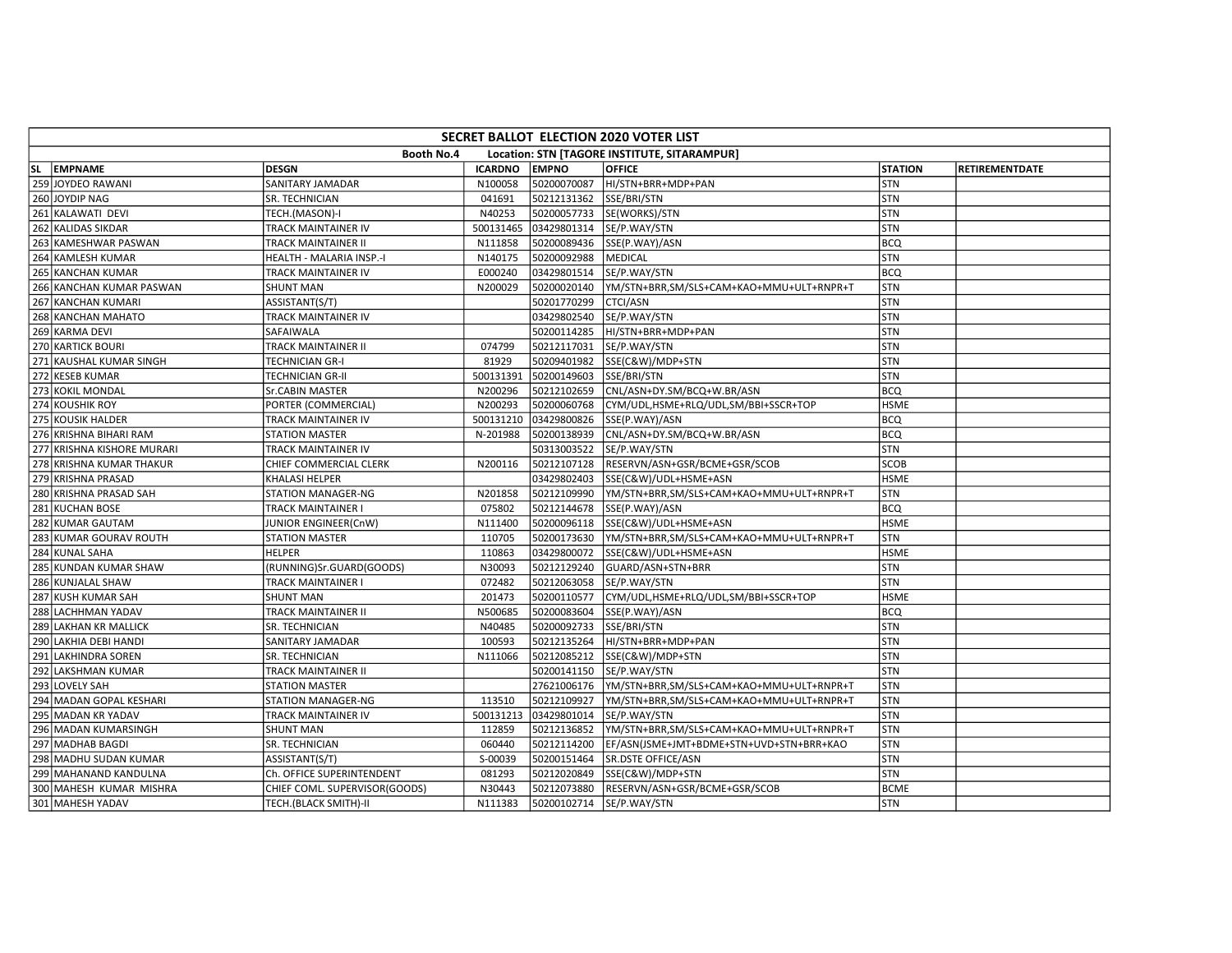|                                                            | SECRET BALLOT ELECTION 2020 VOTER LIST |                               |                |                        |                                          |                |                |  |  |  |  |
|------------------------------------------------------------|----------------------------------------|-------------------------------|----------------|------------------------|------------------------------------------|----------------|----------------|--|--|--|--|
| Booth No.4<br>Location: STN [TAGORE INSTITUTE, SITARAMPUR] |                                        |                               |                |                        |                                          |                |                |  |  |  |  |
|                                                            | SL EMPNAME                             | <b>DESGN</b>                  | <b>ICARDNO</b> | <b>EMPNO</b>           | <b>OFFICE</b>                            | <b>STATION</b> | RETIREMENTDATE |  |  |  |  |
|                                                            | 302 MAJID IMAM AHMAD                   | (RUNNING)ASSISTANT LOCO PILOT | 12040853       | 03429800111            | F/MAN/STN                                | <b>STN</b>     |                |  |  |  |  |
|                                                            | 303 MALAY KUMAR PAL                    | COMMERCIAL SUPERVISOR (GOODS) | N30239         | 50212127061            | RESERVN/ASN+GSR/BCME+GSR/SCOB            | <b>BCME</b>    |                |  |  |  |  |
|                                                            | 304 MALOY CHANDRA SARDAR               | TECH.(SIGNAL MAINTAINER)-III  | 120302         | 50212099387            | RRI/ASN                                  | <b>STN</b>     |                |  |  |  |  |
|                                                            | 305 MANESH KUMAR                       | ASSISTANT(S/T)                |                | 50881301366            | CSI/1/ASN                                | STN            |                |  |  |  |  |
|                                                            | 306 MANIK KUMAR GOPE                   | <b>TRACK MAINTAINER III</b>   | 500130957      | 50200166790            | SE/P.WAY/STN                             | <b>STN</b>     |                |  |  |  |  |
|                                                            | 307 MANISH KUMAR                       | TRAINEES                      |                | 03429803044            | SE(WORKS)/STN                            | STN            |                |  |  |  |  |
|                                                            | 308 MANISH KUMAR                       | TRACK MAINTAINER IV           |                | 50881303427            | SE/P.WAY/STN                             | <b>BCQ</b>     |                |  |  |  |  |
|                                                            | 309 MANISH RANJAN                      | TRAFFIC INSPECTOR             | N200227        | 50200018569            | DRM/TRNSP/ASN                            | STN            |                |  |  |  |  |
|                                                            | 310 MANJU KUMARI                       | Sr.COMMERCIAL CLERK(BOOKING)  | C-00003        | 27309397590            | YM/STN+BRR,SM/SLS+CAM+KAO+MMU+ULT+RNPR+T | <b>STN</b>     |                |  |  |  |  |
|                                                            | 311 MANOHAR KUMAR                      | <b>TRACK MAINTAINER III</b>   |                | 50320132156            | SE/P.WAY/STN                             | STN            |                |  |  |  |  |
|                                                            | 312 MANOHAR MAHTO                      | TECH.(FITTER)-II              | 111729         | 50200158239            | SSE(C&W)/UDL+HSME+ASN                    | <b>HSME</b>    |                |  |  |  |  |
|                                                            | 313 MANOJ BISWAS                       | TRACK MAINTAINER IV           | 500130033      | 03429800461            | SE/P.WAY/STN                             | <b>STN</b>     |                |  |  |  |  |
|                                                            | 314 MANOJ HARI                         | SANITARY JAMADAR              | 100579         | 50212092836            | HI/STN+BRR+MDP+PAN                       | <b>STN</b>     |                |  |  |  |  |
|                                                            | 315 MANOJ KUMAR                        | ASSISTANT(S/T)                |                | 50205575126            | <b>CTCI/ASN</b>                          | STN            |                |  |  |  |  |
|                                                            | 316 MANOJ KUMAR MEENA                  | <b>HELPER</b>                 |                | 502NPS07209            | EF/ASN(JSME+JMT+BDME+STN+UVD+STN+BRR+KAO | STN            |                |  |  |  |  |
|                                                            | 317 MANOJ KUMAR PRASAD                 | SR. TECHNICIAN                | 500131382      | 50212089497            | SSE/BRI/STN                              | <b>STN</b>     |                |  |  |  |  |
|                                                            | 318 MANOJ KUMAR RAM                    | TECH.CARPENTER-II             | N40390         | 50200011721            | SE(WORKS)/STN                            | <b>STN</b>     |                |  |  |  |  |
|                                                            | 319 MANOJ KUMAR ROUTH                  | <b>VALVE MAN</b>              | N111146        | 50200096325            | SE(WORKS)/STN                            | <b>STN</b>     |                |  |  |  |  |
|                                                            | 320 MANOJ KUMAR SAH                    | TECH.(SIGNAL MAINTAINER)-I    | 121225         | 50212117043            | RRI/ASN                                  | STN            |                |  |  |  |  |
|                                                            | 321 MANOJ KUMAR SHAW                   | TRACK MAINTAINER II           | 072248         | 50212093312            | SE/P.WAY/STN                             | STN            |                |  |  |  |  |
|                                                            | 322 MANOJ MURMU                        | TRACK MAINTAINER IV           |                | 50714401871            | SE/P.WAY/STN                             | <b>STN</b>     |                |  |  |  |  |
|                                                            | 323 MANOJ PRASAD                       | PORTER (COMMERCIAL)           |                | 50200134016            | YM/STN+BRR,SM/SLS+CAM+KAO+MMU+ULT+RNPR+T | <b>STN</b>     |                |  |  |  |  |
|                                                            | 324 MANOJIT BHADRA                     | <b>TRACK MAINTAINER III</b>   | N500130504     | 502NPS10949            | SSE(P.WAY)/ASN                           | BCQ            |                |  |  |  |  |
|                                                            | 325 MANORANJAN KUMAR                   | <b>SHUNT MAN</b>              | N201269        | 50200126858            | YM/STN+BRR,SM/SLS+CAM+KAO+MMU+ULT+RNPR+T | <b>STN</b>     |                |  |  |  |  |
|                                                            | 326 MANORANJAN SOREN                   | <b>TECHNICIAN GR-III</b>      | N111665        | 50200035130            | SE(WORKS)/STN                            | STN            |                |  |  |  |  |
|                                                            | 327 MANOTOSH SHARMA                    | TRACK MAINTAINER III          | 500130487      | 502NPS06995            | SSE(P.WAY)/ASN                           | <b>BCQ</b>     |                |  |  |  |  |
|                                                            | 328 MANSUK HORO                        | <b>TECHNICIAN GR-II</b>       | 500131388      | 50200149755            | SSE/BRI/STN                              | <b>STN</b>     |                |  |  |  |  |
|                                                            | 329 MARIYAM BIBI                       | SAFAIWALA                     |                | 03429802038            | HI/STN+BRR+MDP+PAN                       | STN            |                |  |  |  |  |
|                                                            | 330 MASUDUR RAHAMAN MALLICK            | TECH.(BLACK SMITH)-I          |                | N500130521 50200110693 | SE/P.WAY/STN                             | <b>STN</b>     |                |  |  |  |  |
|                                                            | 331 MD AAMIR KHAN                      | <b>STATION MASTER</b>         | N201280        | 50200016020            | YM/STN+BRR,SM/SLS+CAM+KAO+MMU+ULT+RNPR+T | STN            |                |  |  |  |  |
|                                                            | 332 MD AKBAR                           | TRACK MAINTAINER IV           |                | N500130522 502NPS10948 | SE/P.WAY/STN                             | <b>BCQ</b>     |                |  |  |  |  |
|                                                            | 333 MD AMJAD                           | PORTER(TRANSPORTATION)        | N-2011124      | 50200111338            | CNL/ASN+DY.SM/BCQ+W.BR/ASN               | <b>BCQ</b>     |                |  |  |  |  |
|                                                            | 334 MD HABIBUR RAHAMAN                 | TRACK MAINTAINER III          |                | N500130505 50200174737 | SSE(P.WAY)/ASN                           | <b>BCQ</b>     |                |  |  |  |  |
|                                                            | 335 MD HAFEEZUDDIN                     | TRACK MAINTAINER III          | E000235        | 27312412454            | SE/P.WAY/STN                             | <b>BCQ</b>     |                |  |  |  |  |
|                                                            | 336 MD JAWED ANSARI                    | Sr.TECH(WELDER)               | 081591         | 50212101862            | SSE(C&W)/MDP+STN                         | <b>STN</b>     |                |  |  |  |  |
|                                                            | 337 MD MUKHTAR AHMAD                   | SR. TECHNICIAN                | N110366        | 50212125805            | SSE(C&W)/MDP+STN                         | STN            |                |  |  |  |  |
|                                                            | 338 MD NASIM ANSARI                    | TRACK MAINTAINER IV           | 500131375      | 03429800829            | SSE(P.WAY)/ASN                           | <b>BCQ</b>     |                |  |  |  |  |
|                                                            | 339 MD NAUSHAD                         | Sr.CABINMAN                   | 112446         | 50212111480            | YM/STN+BRR,SM/SLS+CAM+KAO+MMU+ULT+RNPR+T | <b>STN</b>     |                |  |  |  |  |
|                                                            | 340 MD NAUSHAD KHAN                    | <b>SHUNT MAN</b>              | 111121         | 50200067088            | CYM/UDL,HSME+RLQ/UDL,SM/BBI+SSCR+TOP     | <b>HSME</b>    |                |  |  |  |  |
|                                                            | 341 MD PAIGAM                          | PORTER (COMMERCIAL)           | N200669        | 50200031483            | YM/STN+BRR,SM/SLS+CAM+KAO+MMU+ULT+RNPR+T | <b>STN</b>     |                |  |  |  |  |
|                                                            | 342 MD QASIM AKHTER                    | TECH.(WELDER)-I               | N110192        | 50206077560            | SSE(C&W)/UDL+HSME+ASN                    | <b>HSME</b>    |                |  |  |  |  |
|                                                            | 343 MD SALIM                           | TECH.(C-W)-III                | 111664         | 502NP206988            | SSE(C&W)/MDP+STN                         | <b>STN</b>     |                |  |  |  |  |
|                                                            | 344 MD SANAULLAH ANSARI                | <b>SHUNT MAN</b>              | N200289        | 50200060811            | YM/STN+BRR,SM/SLS+CAM+KAO+MMU+ULT+RNPR+T | <b>STN</b>     |                |  |  |  |  |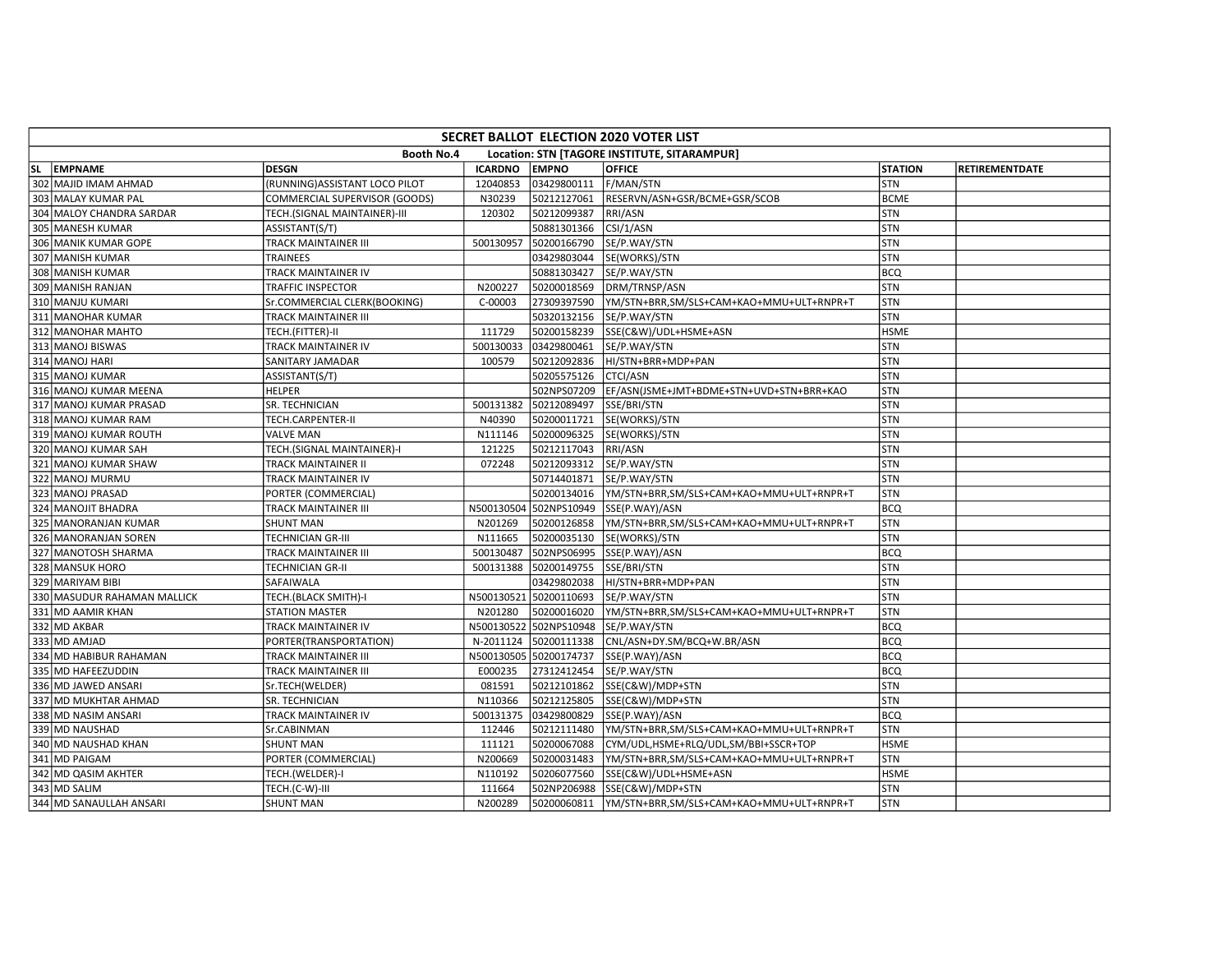| SECRET BALLOT ELECTION 2020 VOTER LIST                     |                              |                |                        |                                          |                |                |  |  |  |  |
|------------------------------------------------------------|------------------------------|----------------|------------------------|------------------------------------------|----------------|----------------|--|--|--|--|
| Booth No.4<br>Location: STN [TAGORE INSTITUTE, SITARAMPUR] |                              |                |                        |                                          |                |                |  |  |  |  |
| SL EMPNAME                                                 | <b>DESGN</b>                 | <b>ICARDNO</b> | <b>EMPNO</b>           | <b>OFFICE</b>                            | <b>STATION</b> | RETIREMENTDATE |  |  |  |  |
| 345 MD SARIF                                               | SR. TECHNICIAN               | 071801         | 50212069980            | SSE/BRI/STN                              | STN            |                |  |  |  |  |
| 346 MD SOHIAB ANSARI                                       | TECH.(C-W)-III               | M00003         | 50200137236            | SSE(C&W)/MDP+STN                         | <b>STN</b>     |                |  |  |  |  |
| 347 MD ZEAUL HAQUE                                         | TRACK MAINTAINER IV          | 500130954      | 03429800309            | SE/P.WAY/STN                             | <b>STN</b>     |                |  |  |  |  |
| 348 MD ZEYAULLAH                                           | DY.CHIEF YARD MASTER         | 111607         | 50212068512            | CYM/UDL,HSME+RLQ/UDL,SM/BBI+SSCR+TOP     | <b>HSME</b>    |                |  |  |  |  |
| 349 MD. KHURSHID ALAM                                      | <b>HELPER</b>                | M00056         | 03429800515            | SSE(C&W)/UDL+HSME+ASN                    | <b>HSME</b>    |                |  |  |  |  |
| 350 MD. MONOWWER HUSSAIN                                   | <b>HELPER</b>                | 111731         | 03429800195            | SSE(C&W)/UDL+HSME+ASN                    | <b>HSME</b>    |                |  |  |  |  |
| 351 MD.ASLAM ANSARI                                        | <b>TECHNICIAN GR-II</b>      | N110550        | 50200101813            | SSE(C&W)/MDP+STN                         | <b>STN</b>     |                |  |  |  |  |
| 352 MD.ZAYEEM HASSAN                                       | TRACK MAINTAINER III         | N500130337     | 502NPS06291            | SE/P.WAY/STN                             | <b>BCQ</b>     |                |  |  |  |  |
| 353 MISTER HARCULES PANDIT                                 | CHIEF TRAINS CLERK           | N200573        | 50200071699            | YM/STN+BRR,SM/SLS+CAM+KAO+MMU+ULT+RNPR+T | <b>STN</b>     |                |  |  |  |  |
| 354 MITHILESH CHANDRA PRAKASH                              | JUNIOR ENGINEER(WORKS)       | <b>MLDT</b>    | 50206008392            | SE(WORKS)/STN                            | <b>STN</b>     |                |  |  |  |  |
| 355 MITHILESH KUMAR                                        | <b>HELPER</b>                | N500112715     | 50200149627            | SSE/BRI/STN                              | <b>STN</b>     |                |  |  |  |  |
| 356 MOHAN CHANDRA GHOSH                                    | ASSISTANT(S/T)               | 120833         | 50212115095            | <b>CTCI/ASN</b>                          | <b>STN</b>     |                |  |  |  |  |
| 357 MOHAN KUMAR                                            | TECH.(C-W)-III               | N111296        | 50200142013            | SSE(C&W)/UDL+HSME+ASN                    | <b>HSME</b>    |                |  |  |  |  |
| 358 MOHAN LAL MEENA                                        | <b>TRACK MAINTAINER IV</b>   | 500131302      | 03429801007            | SSE(P.WAY)/ASN                           | <b>BCQ</b>     |                |  |  |  |  |
| 359 MOUMITA ROY                                            | <b>TECHNICIAN GR-II</b>      | 500131387      | 50200130862            | SSE/BRI/STN                              | <b>STN</b>     |                |  |  |  |  |
| 360 MRINAL KANTI NATH                                      | TRACK MAINTAINER II          |                | N500112374 50200136682 | SE/P.WAY/STN                             | STN            |                |  |  |  |  |
| 361 MRITUINJAY KUMAR                                       | TRACK MAINTAINER III         | 500131035      | 50200404913            | SE/P.WAY/STN                             | <b>BCQ</b>     |                |  |  |  |  |
| 362 MUKESH KR MISHRA                                       | CHIEF TRAINS CLERK           | 110078         | 50211119238            | CYM/UDL,HSME+RLQ/UDL,SM/BBI+SSCR+TOP     | <b>HSME</b>    |                |  |  |  |  |
| 363 MUKESH KUMAR                                           | <b>TRACK MAINTAINER IV</b>   |                | 03429802773            | SE/P.WAY/STN                             | <b>BCQ</b>     |                |  |  |  |  |
| 364 MUKESH KUMAR BIND                                      | TRACK MAINTAINER IV          | E000241        | 03429801519            | SSE(P.WAY)/ASN                           | <b>BCQ</b>     |                |  |  |  |  |
| 365 MUKESH KUMAR GUPTA                                     | <b>TRAINEE SKILLED</b>       |                | 03429803086            | SSE/BRI/STN                              | <b>STN</b>     |                |  |  |  |  |
| 366 MUKESH KUMAR SAH                                       | Sr.SECTION ENGINEER(CnW)     | N110643        | 50200096570            | SSE(C&W)/MDP+STN                         | STN            |                |  |  |  |  |
| 367 MUKESH KUMAR SHAW                                      | TECH.(C-W)-III               |                | 502NPS05386            | SSE(C&W)/UDL+HSME+ASN                    | <b>HSME</b>    |                |  |  |  |  |
| 368 MUNILAL MONDAL                                         | <b>TECHNICIAN GR-I</b>       | 111662         | 50200102738            | SSE(C&W)/MDP+STN                         | <b>STN</b>     |                |  |  |  |  |
| 369 MUNMUN MITRA                                           | CHIEF COMMERCIAL CLERK       | 030361         | 50212121654            | RESERVN/ASN+GSR/BCME+GSR/SCOB            | <b>SCOB</b>    |                |  |  |  |  |
| 370 MURARI KUMAR                                           | <b>TRACK MAINTAINER III</b>  |                | 50205576878            | SSE(P.WAY)/ASN                           | <b>BCQ</b>     |                |  |  |  |  |
| 371 NADEEM ANSARI                                          | <b>VALVE MAN</b>             | N500130131     | 50200174646            | SE(WORKS)/STN                            | <b>STN</b>     |                |  |  |  |  |
| 372 NAGESHWAR VERMA                                        | <b>SHUNT MAN</b>             | N201875        | 50200115708            | YM/STN+BRR,SM/SLS+CAM+KAO+MMU+ULT+RNPR+T | STN            |                |  |  |  |  |
| 373 NAKUL PRASAD YADAV                                     | PORTER (COMMERCIAL)          | N201876        | 50200047351            | YM/STN+BRR,SM/SLS+CAM+KAO+MMU+ULT+RNPR+T | <b>STN</b>     |                |  |  |  |  |
| 374 NAMITA MAL                                             | SAFAIWALA                    | 113083         | 50212133024            | CYM/UDL,HSME+RLQ/UDL,SM/BBI+SSCR+TOP     | <b>HSME</b>    |                |  |  |  |  |
| 375 NAND KISHOR SAW                                        | ASSISTANT(S/T)               |                | 50200145087            | RRI/ASN                                  | <b>BCQ</b>     |                |  |  |  |  |
| 376 NAND KISHORE MAHTO                                     | TECH.(SIGNAL MAINTAINER)-I   | N170310        | 50200102775            | CSI(II)/ASN                              | STN            |                |  |  |  |  |
| 377 NARESH KUMAR YADAV                                     | TRACK MAINTAINER II          | N500112372     | 50200139919            | SE/P.WAY/STN                             | <b>STN</b>     |                |  |  |  |  |
| 378 NAROTTAM MONDAL                                        | SR. TECHNICIAN               | N110446        | 50212101928            | SSE(C&W)/UDL+HSME+ASN                    | <b>HSME</b>    |                |  |  |  |  |
| 379 NAVEEN KUMAR                                           | <b>HELPER</b>                |                | N500112726 50200149664 | SSE/BRI/STN                              | <b>STN</b>     |                |  |  |  |  |
| 380 NAVIN KUMAR                                            | CHIEF COMMERCIAL CLERK       | N30253         | 50212139210            | RESERVN/ASN+GSR/BCME+GSR/SCOB            | <b>BCME</b>    |                |  |  |  |  |
| 381 NAVIN KUMAR SHAW                                       | <b>STATION MANAGER-NG</b>    | 110786         | 50250402020            | CNL/ASN+DY.SM/BCQ+W.BR/ASN               | <b>BCQ</b>     |                |  |  |  |  |
| 382 NAVLESH KUMAR                                          | TECH.(C-W)-I                 | N-111304       | 502A4779782            | SSE(C&W)/MDP+STN                         | STN            |                |  |  |  |  |
| 383 NILESH KUMAR                                           | TECH.(C-W)-II                | 110739         | 502NPS07790            | SSE(C&W)/UDL+HSME+ASN                    | <b>HSME</b>    |                |  |  |  |  |
| 384 NILOTPAL MUKHERJEE                                     | ASSISTANT(S/T)               |                | 50200162681            | CSI(II)/ASN                              | <b>STN</b>     |                |  |  |  |  |
| 385 NIMAI CHATTERJEE                                       | TECH.(SIGNAL MAINTAINER)-III | N170081        | 50208342945            | RRI/ASN                                  | <b>STN</b>     |                |  |  |  |  |
| 386 NIRAJ KUMAR PRASAD                                     | <b>SHUNT MAN</b>             | 111134         | 03429800704            | CYM/UDL,HSME+RLQ/UDL,SM/BBI+SSCR+TOP     | <b>HSME</b>    |                |  |  |  |  |
| 387 NIRMAL KUMAR MONDAL                                    | TRACK MAINTAINER II          | N40257         | 50200022147            | SSE(P.WAY)/ASN                           | <b>BCQ</b>     |                |  |  |  |  |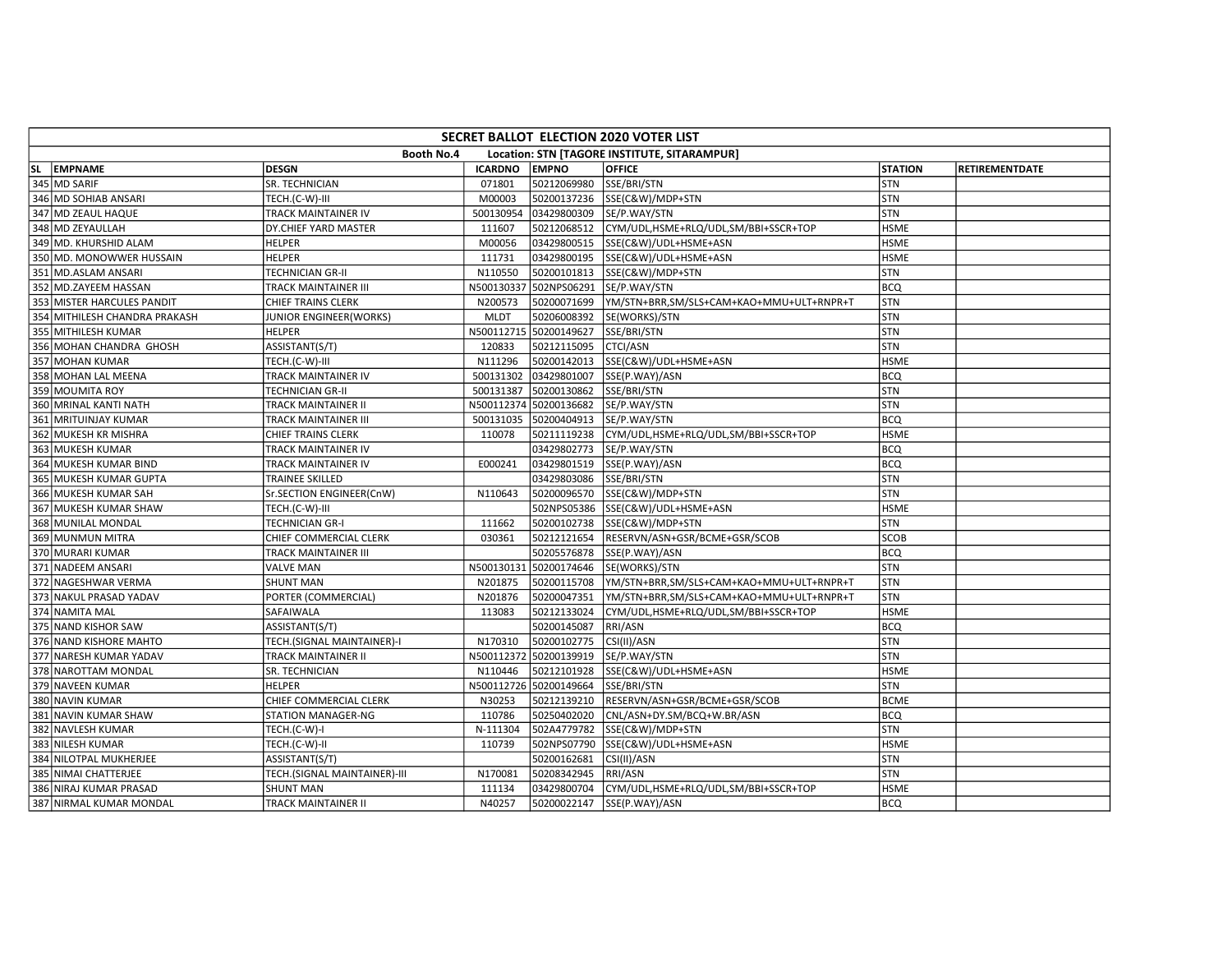| SECRET BALLOT ELECTION 2020 VOTER LIST |                             |                |                        |                                              |                |                |  |  |  |  |
|----------------------------------------|-----------------------------|----------------|------------------------|----------------------------------------------|----------------|----------------|--|--|--|--|
|                                        | Booth No.4                  |                |                        | Location: STN [TAGORE INSTITUTE, SITARAMPUR] |                |                |  |  |  |  |
| SL EMPNAME                             | <b>DESGN</b>                | <b>ICARDNO</b> | <b>EMPNO</b>           | <b>OFFICE</b>                                | <b>STATION</b> | RETIREMENTDATE |  |  |  |  |
| 388 NIRU DEVI                          | <b>PEON</b>                 |                | 50200172972            | YM/STN+BRR.SM/SLS+CAM+KAO+MMU+ULT+RNPR+T     | <b>STN</b>     |                |  |  |  |  |
| 389 NITESH KUMAR RAM                   | <b>STATION MASTER</b>       |                | 50200161524            | YM/STN+BRR,SM/SLS+CAM+KAO+MMU+ULT+RNPR+T     | STN            |                |  |  |  |  |
| 390 NITISH KUMAR                       | TECH.(C-W)-II               | 110739A        | 502NPS06046            | SSE(C&W)/UDL+HSME+ASN                        | <b>HSME</b>    |                |  |  |  |  |
| 391 OM PRAKASH MANDAL                  | PORTER (COMMERCIAL)         |                | 50200156838            | YM/STN+BRR,SM/SLS+CAM+KAO+MMU+ULT+RNPR+T     | STN            |                |  |  |  |  |
| 392 OMPRAKASH                          | SR.TECH.(C-W)               | 080401         | 50212095990            | SSE(C&W)/UDL+HSME+ASN                        | <b>HSME</b>    |                |  |  |  |  |
| 393 OMPRAKASH PRASAD                   | TECH.(FITTER)-II            | 11626          | 50200404687            | SSE(C&W)/MDP+STN                             | STN            |                |  |  |  |  |
| 394 PAD PANKAJ                         | (RUNNING)GUARD(GOODS)       | 110937         | 03429800028            | GUARD/ASN+STN+BRR                            | <b>STN</b>     |                |  |  |  |  |
| 395 PALASH MANDAL                      | TRACK MAINTAINER IV         |                | 03429802704            | SSE(P.WAY)/ASN                               | <b>BCQ</b>     |                |  |  |  |  |
| 396 PANKAJ PRASAD                      | Sr.COMMERCIAL CLERK         | N-30695        | 50207000789            | YM/STN+BRR,SM/SLS+CAM+KAO+MMU+ULT+RNPR+T     | STN            |                |  |  |  |  |
| 397 PANKHI DEVI                        | <b>TECHNICIAN GR-I</b>      | 081574         | 50212106987            | SSE(C&W)/MDP+STN                             | <b>STN</b>     |                |  |  |  |  |
| 398 PANU HARI                          | SANITARY JAMADAR            |                | 50212096453            | HI/STN+BRR+MDP+PAN                           | STN            |                |  |  |  |  |
| 399 PAPPU RAM                          | <b>TECHNICIAN GR-I</b>      | N40484         | 50200096672            | SSE/BRI/STN                                  | <b>STN</b>     |                |  |  |  |  |
| 400 PAPPU RAM                          | <b>STATION MASTER</b>       | N201732        | 50200133310            | YM/STN+BRR,SM/SLS+CAM+KAO+MMU+ULT+RNPR+T     | <b>STN</b>     |                |  |  |  |  |
| 401 PARAMESWAR DAS                     | OFFICE SUPERINTENDENT       | N111264        | 50200066590            | SE(WORKS)/STN                                | <b>STN</b>     |                |  |  |  |  |
| 402 PARIKSHIT HEMBRAM                  | TRACK MAINTAINER IV         | 500131306      | 03429801078            | SE/P.WAY/STN                                 | STN            |                |  |  |  |  |
| 403 PARIMAL MAJI                       | <b>HELPER</b>               |                | 50274872126            | EF/ASN(JSME+JMT+BDME+STN+UVD+STN+BRR+KAO     | <b>STN</b>     |                |  |  |  |  |
| 404 PARTHA CHATTOPADHYAY               | SR. TECHNICIAN              | 060549         | 50212013237            | EF/ASN(JSME+JMT+BDME+STN+UVD+STN+BRR+KAO     | <b>STN</b>     |                |  |  |  |  |
| 405 PARTHA PRATIM MANDAL               | <b>TECHNICIAN GR-I</b>      | N80054         | 50206004908            | EF/ASN(JSME+JMT+BDME+STN+UVD+STN+BRR+KAO     | <b>STN</b>     |                |  |  |  |  |
| 406 PARTHA SARATHI CHATERJEE           | Sr. SECTION ENGINEER(SIG)   | 121066         | 50212048896            | RRI/ASN                                      | STN            |                |  |  |  |  |
| 407 PAWAN KUMAR                        | TRACK MAINTAINER IV         |                | 03429802734            | SSE(P.WAY)/ASN                               | BCQ            |                |  |  |  |  |
| 408 PAWAN KUMAR PANDEY                 | SAFAIWALA                   |                | 03429801180            | HI/STN+BRR+MDP+PAN                           | STN            |                |  |  |  |  |
| 409 PIJUS KUMAR MAJI                   | TRACK MAINTAINER II         | N40267         | 50200022846            | SSE(P.WAY)/ASN                               | <b>BCQ</b>     |                |  |  |  |  |
| 410 PINTU ROY                          | <b>PEON</b>                 |                | 03429800603            | YM/STN+BRR,SM/SLS+CAM+KAO+MMU+ULT+RNPR+T     | STN            |                |  |  |  |  |
| 411 PINTU GOPE                         | TRACK MAINTAINER II         | N111859        | 50200126548            | SSE(P.WAY)/ASN                               | <b>BCQ</b>     |                |  |  |  |  |
| 412 PIYUSH GUPTA                       | TRACK MAINTAINER IV         |                | 03429802543            | SSE(P.WAY)/ASN                               | <b>BCQ</b>     |                |  |  |  |  |
| 413 PRADIP CHATTERJEE                  | Sr.TECH(FITTER)             | N110574        | 50205540460            | SSE(C&W)/UDL+HSME+ASN                        | <b>HSME</b>    |                |  |  |  |  |
| 414 PRADIP DAS                         | PORTER (COMMERCIAL)         | N200333        | 50200067167            | YM/STN+BRR,SM/SLS+CAM+KAO+MMU+ULT+RNPR+T     | STN            |                |  |  |  |  |
| 415 PRAHLAD                            | Sr.CABINMAN                 | 112440         | 50212082533            | CYM/UDL,HSME+RLQ/UDL,SM/BBI+SSCR+TOP         | <b>HSME</b>    |                |  |  |  |  |
| 416 PRAKASH KR YADAV                   | TECH.(FITTER)-III           | 111756         | 50200405122            | SSE(C&W)/MDP+STN                             | <b>STN</b>     |                |  |  |  |  |
| 417 PRAKASH KUMAR MAHATO               | TRACK MAINTAINER III        | N500130511     | 50200156656            | SE/P.WAY/STN                                 | <b>BCQ</b>     |                |  |  |  |  |
| 418 PRAMOD KUMAR GOND                  | <b>STATION MANAGER-NG</b>   | N200671        | 50212102623            | YM/STN+BRR,SM/SLS+CAM+KAO+MMU+ULT+RNPR+T     | <b>STN</b>     |                |  |  |  |  |
| 419 PRAMOD KUMAR SHAW                  | TECH.(FITTER)-III           | N111399        | 50200147692            | SSE(C&W)/UDL+HSME+ASN                        | <b>HSME</b>    |                |  |  |  |  |
| 420 PRANATI GHOSH                      | OFFICE SUPERINTENDENT       | 110583         | 50212077094            | YM/STN+BRR,SM/SLS+CAM+KAO+MMU+ULT+RNPR+T     | <b>STN</b>     |                |  |  |  |  |
| 421 PRASANTA BANERJEE                  | TRACK MAINTAINER III        | N500130331     | 502NPS06304            | SE/P.WAY/STN                                 | <b>BCQ</b>     |                |  |  |  |  |
| 422 PRASANTA BISWAS                    | <b>TECHNICIAN GR-I</b>      | 500130550      | 50200167241            | SSE/BRI/STN                                  | <b>STN</b>     |                |  |  |  |  |
| 423 PRASANTA KUMAR SINGHAMAHAPATRA     | <b>TRACK MAINTAINER III</b> |                | N500130328 502NPS00215 | SE/P.WAY/STN                                 | STN            |                |  |  |  |  |
| 424 PRAVASH CHANDRA CHAKRAVORTY        | <b>PEON</b>                 | 112600         | 50212031914            | YM/STN+BRR,SM/SLS+CAM+KAO+MMU+ULT+RNPR+T     | <b>STN</b>     |                |  |  |  |  |
| 425 PREM BOURI                         | <b>VALVE MAN</b>            | N500889        | 50200046620            | SE(WORKS)/STN                                | STN            |                |  |  |  |  |
| 426 PROBAL CHATTERJEE                  | TECH.(SIGNAL MAINTAINER)-I  | 120908         | 50212096880            | RRI/ASN                                      | <b>STN</b>     |                |  |  |  |  |
| 427 PROMIT KUMAR BISWAS                | TECH.(WELDER)-II            | M00091         | 12221501877            | SSE(C&W)/MDP+STN                             | <b>STN</b>     |                |  |  |  |  |
| 428 PROMOD KUMAR SINGH                 | Sr.CABIN MASTER             | N201626        | 50212117638            | CNL/ASN+DY.SM/BCQ+W.BR/ASN                   | <b>BCQ</b>     |                |  |  |  |  |
| $429$ RABI                             | ASSISTANT(S/T)              | 120294         | 50212101278            | RRI/ASN                                      | <b>BCQ</b>     |                |  |  |  |  |
| 430 RABI KUMAR                         | <b>SHUNT MAN</b>            |                | 50200183672            | CNL/ASN+DY.SM/BCQ+W.BR/ASN                   | <b>BCQ</b>     |                |  |  |  |  |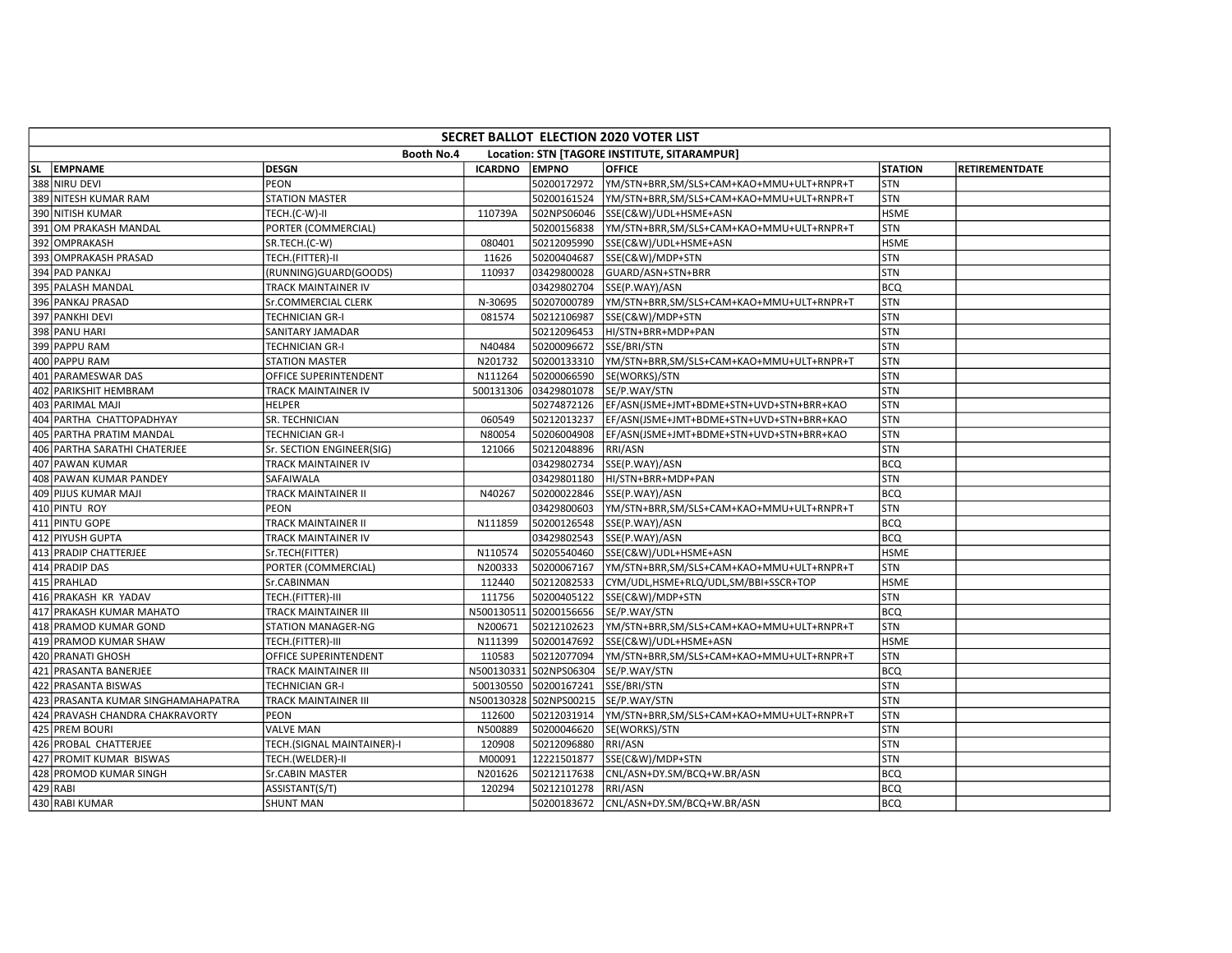| SECRET BALLOT ELECTION 2020 VOTER LIST |                               |                |                        |                                              |                |                |  |  |  |  |
|----------------------------------------|-------------------------------|----------------|------------------------|----------------------------------------------|----------------|----------------|--|--|--|--|
|                                        | Booth No.4                    |                |                        | Location: STN [TAGORE INSTITUTE, SITARAMPUR] |                |                |  |  |  |  |
| SL EMPNAME                             | <b>DESGN</b>                  | <b>ICARDNO</b> | <b>EMPNO</b>           | <b>OFFICE</b>                                | <b>STATION</b> | RETIREMENTDATE |  |  |  |  |
| 431 RABIN CHANDRA BESRA                | <b>DRESSER</b>                | 140326         | 50200085741            | <b>MEDICAL</b>                               | STN            |                |  |  |  |  |
| 432 RABIN MARANDI                      | TRACK MAINTAINER IV           | 500131373      | 03429801102            | SE/P.WAY/STN                                 | STN            |                |  |  |  |  |
| 433 RABINDRA KUMAR SHARMA              | <b>STATION MANAGER-NG</b>     | 112302         | 50208644287            | YM/STN+BRR,SM/SLS+CAM+KAO+MMU+ULT+RNPR+T     | <b>STN</b>     |                |  |  |  |  |
| 434 RABINDRA PASWAN                    | ASSISTANT(S/T)                | 120916         | 50212099910            | CSI(II)/ASN                                  | STN            |                |  |  |  |  |
| 435 RAHUL KUMAR                        | OFFICE SUPERINTENDENT         | N040206        | 50200105387            | SE/P.WAY/STN                                 | <b>STN</b>     |                |  |  |  |  |
| 436 RAHUL SINGH                        | <b>TRAINEE SKILLED</b>        |                | 03429803076            | SE/P.WAY/STN                                 | STN            |                |  |  |  |  |
| 437 RAJ KISHORE SHAW                   | <b>TECHNICIAN GR-I</b>        | 081702         | 50210102190            | SSE(C&W)/MDP+STN                             | <b>STN</b>     |                |  |  |  |  |
| 438 RAJ KUMAR                          | TRAINEE SKILLED               |                | 03429802997            | RRI/ASN                                      | STN            |                |  |  |  |  |
| 439 RAJ KUMAR SHAW                     | SR. TECHNICIAN                | 081650         | 50210092602            | SSE(C&W)/MDP+STN                             | <b>STN</b>     |                |  |  |  |  |
| 440 RAJANI KANT MURMU                  | JUNIOR ENGINEER(CnW)          | 111676         | 50290031556            | SSE(C&W)/MDP+STN                             | STN            |                |  |  |  |  |
| 441 RAJANISH KUMAR                     | ASSISTANT(S/T)                |                | 03429801391            | RRI/ASN                                      | <b>STN</b>     |                |  |  |  |  |
| 442 RAJAT ROY                          | PORTER (COMMERCIAL)           | N201839        | 50200113979            | YM/STN+BRR,SM/SLS+CAM+KAO+MMU+ULT+RNPR+T     | STN            |                |  |  |  |  |
| 443 RAJEEV KUMAR                       | PORTER (COMMERCIAL)           | N201622        | 50200109370            | YM/STN+BRR,SM/SLS+CAM+KAO+MMU+ULT+RNPR+T     | <b>STN</b>     |                |  |  |  |  |
| 444 RAJEN MONDAL                       | <b>TECHNICIAN GR-I</b>        | 457            | 50212118163            | SSE(C&W)/MDP+STN                             | STN            |                |  |  |  |  |
| 445 RAJENDRA LAL                       | <b>SHUNT MAN</b>              | 111659         | 50212100146            | YM/STN+BRR,SM/SLS+CAM+KAO+MMU+ULT+RNPR+T     | <b>STN</b>     |                |  |  |  |  |
| 446 RAJESH                             | SANITARY JAMADAR              | N100055        | 50212096477            | HI/STN+BRR+MDP+PAN                           | STN            |                |  |  |  |  |
| 447 RAJESH BAURI                       | <b>SHUNT MAN</b>              | N200363        | 50200011939            | YM/STN+BRR,SM/SLS+CAM+KAO+MMU+ULT+RNPR+T     | <b>STN</b>     |                |  |  |  |  |
| 448 RAJESH DAS                         | PORTER(TRANSPORTATION)        | 113564         | 50200013936            | CNL/ASN+DY.SM/BCQ+W.BR/ASN                   | <b>BCQ</b>     |                |  |  |  |  |
| 449 RAJESH HELLA                       | TRAFFIC ASSISTANT (SHUNTNG)   |                | 03429800157            | YM/STN+BRR,SM/SLS+CAM+KAO+MMU+ULT+RNPR+T     | <b>STN</b>     |                |  |  |  |  |
| 450 RAJESH KR SHARMA                   | TECH.(FITTER)-III             | N110228        | 50200069050            | SSE(C&W)/UDL+HSME+ASN                        | <b>HSME</b>    |                |  |  |  |  |
| 451 RAJESH KUMAR                       | JUNIOR ENGINEER(WORKS)        | N111104        | 50200097834            | SE(WORKS)/STN                                | <b>STN</b>     |                |  |  |  |  |
| 452 RAJESH KUMAR                       | TECH.(C-W)-III                | 1118011        | 50714505599            | SSE(C&W)/UDL+HSME+ASN                        | <b>HSME</b>    |                |  |  |  |  |
| 453 RAJESH KUMAR                       | <b>STATION MASTER</b>         | N201825/13     | 50206015803            | YM/STN+BRR,SM/SLS+CAM+KAO+MMU+ULT+RNPR+T     | STN            |                |  |  |  |  |
| 454 RAJESH KUMAR PASWAN                | CHIEF COML. SUPERVISOR(GOODS) | N30544         | 50212135975            | YM/STN+BRR,SM/SLS+CAM+KAO+MMU+ULT+RNPR+T     | STN            |                |  |  |  |  |
| 455 RAJESH KUMAR PRASAD                | TRACK MAINTAINER IV           | 500131372      | 03429801080            | SSE(P.WAY)/ASN                               | <b>BCQ</b>     |                |  |  |  |  |
| 456 RAJESH KUMAR RAI                   | Sr.SECTION ENGINEER(CnW)      | 81911          | 50212128004            | SSE(C&W)/UDL+HSME+ASN                        | <b>HSME</b>    |                |  |  |  |  |
| 457 RAJESH KUMAR ROUTH                 | SR. TECHNICIAN                | 060218         | 50212116087            | EF/ASN(JSME+JMT+BDME+STN+UVD+STN+BRR+KAO     | <b>STN</b>     |                |  |  |  |  |
| 458 RAJESH KUMAR SINGH                 | POINTSMAN-B                   |                | 03429802674            | CYM/UDL,HSME+RLQ/UDL,SM/BBI+SSCR+TOP         | <b>HSME</b>    |                |  |  |  |  |
| 459 RAJESH KUMAR YADAV                 | TRACK MAINTAINER III          |                | N500130332 502NPS06301 | SE/P.WAY/STN                                 | <b>STN</b>     |                |  |  |  |  |
| 460 RAJESH PRASAD TANTI                | TECH.(WELDER)-II              |                | N12040321 50200138174  | SSE(C&W)/MDP+STN                             | <b>STN</b>     |                |  |  |  |  |
| 461 RAJESH YADAV                       | <b>TRACK MAINTAINER III</b>   |                | N500112122 50200142372 | SE/P.WAY/STN                                 | STN            |                |  |  |  |  |
| 462 RAJIB KUMAR SHAW                   | <b>STATION MANAGER-NG</b>     | N200705        | 50212139142            | YM/STN+BRR,SM/SLS+CAM+KAO+MMU+ULT+RNPR+T     | <b>STN</b>     |                |  |  |  |  |
| 463 RAJIV RANJAN KUMAR                 | <b>HELPER</b>                 |                | N500112730 50200149688 | SSE/BRI/STN                                  | STN            |                |  |  |  |  |
| 464 RAJKUMAR KARMAKAR                  | TRACK MAINTAINER IV           |                | 03429802725            | SE/P.WAY/STN                                 | <b>STN</b>     |                |  |  |  |  |
| 465 RAJNISH KUMAR                      | TRACK MAINTAINER IV           |                | 03429802738            | SSE(P.WAY)/ASN                               | <b>BCQ</b>     |                |  |  |  |  |
| 466 RAJU YADAV                         | TECH.(FITTER)-III             | 110603         | 50213002200            | SSE(C&W)/UDL+HSME+ASN                        | <b>HSME</b>    |                |  |  |  |  |
| 467 RAJU BHAKAT                        | TRACK MAINTAINER II           |                | N500112370 50200136748 | SSE(P.WAY)/ASN                               | <b>BCQ</b>     |                |  |  |  |  |
| 468 RAJU KUMAR MANDAL                  | ASSISTANT(S/T)                | N170324        | 50200067179            | CSI(II)/ASN                                  | STN            |                |  |  |  |  |
| 469 RAJU PANDIT                        | TRACK MAINTAINER IV           |                | 50714401676            | SE/P.WAY/STN                                 | <b>STN</b>     |                |  |  |  |  |
| 470 RAKESH KUMAR                       | ASSISTANT(S/T)                |                | 03429801655            | RRI/ASN                                      | STN            |                |  |  |  |  |
| 471 RAKESH KUMAR SHAW                  | CHIEF TRAINS CLERK            | N201807        | 50200095175            | YM/STN+BRR,SM/SLS+CAM+KAO+MMU+ULT+RNPR+T     | STN            |                |  |  |  |  |
| 472 RAKESH KUMAR SINGH                 | TRACK MAINTAINER IV           | 500131304      | 03429800834            | SE/P.WAY/STN                                 | <b>BCQ</b>     |                |  |  |  |  |
| 473 RAM BABU MAHTO                     | TRACK MAINTAINER II           |                | N500112108 50200140028 | SE/P.WAY/STN                                 | <b>STN</b>     |                |  |  |  |  |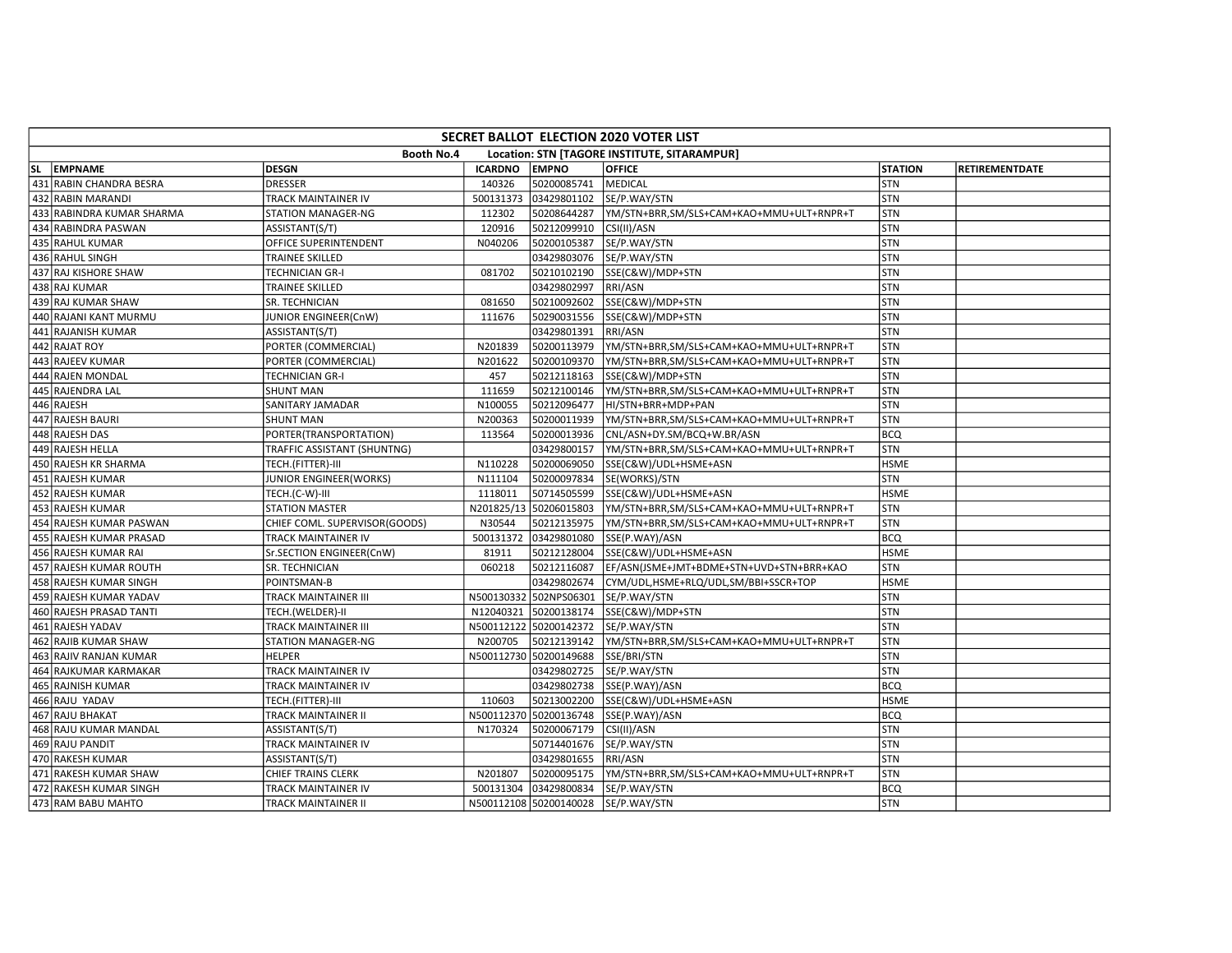| SECRET BALLOT ELECTION 2020 VOTER LIST |                                  |                |                        |                                              |                |                |  |  |  |  |
|----------------------------------------|----------------------------------|----------------|------------------------|----------------------------------------------|----------------|----------------|--|--|--|--|
|                                        | Booth No.4                       |                |                        | Location: STN [TAGORE INSTITUTE, SITARAMPUR] |                |                |  |  |  |  |
| SL EMPNAME                             | <b>DESGN</b>                     | <b>ICARDNO</b> | <b>EMPNO</b>           | <b>OFFICE</b>                                | <b>STATION</b> | RETIREMENTDATE |  |  |  |  |
| 474 RAM BHAROSA SAH                    | (RUNNING)Sr.ASSISTANT LOCO PILOT | 12040661       | 502NPS05478            | F/MAN/STN                                    | STN            |                |  |  |  |  |
| 475 RAM CHANDRA KUMAR                  | <b>TECHNICIAN GR-II</b>          | 500131393      | 50200149690            | SSE/BRI/STN                                  | STN            |                |  |  |  |  |
| 476 RAM DARSHAN SINGH                  | TRACK MAINTAINER IV              |                | N500131150 50714405008 | SE/P.WAY/STN                                 | <b>BCQ</b>     |                |  |  |  |  |
| 477 RAM NATH PRASAD                    | Sr.TECH.(SIGNAL MAINTAINER)      | 120913         | 50212100109            | CSI(II)/ASN                                  | STN            |                |  |  |  |  |
| 478 RAM RATAN HEMBRAM                  | <b>CABIN MASTER</b>              | 201627         | 50212138617            | CNL/ASN+DY.SM/BCQ+W.BR/ASN                   | <b>BCQ</b>     |                |  |  |  |  |
| 479 RAMASHRAY KUMAR                    | TRACK MAINTAINER IV              | 500130984      | 03429800489            | SE/P.WAY/STN                                 | STN            |                |  |  |  |  |
| 480 RAMESH KUMAR                       | SR. TECHNICIAN                   | E000145        | 50200021702            | SSE/BRI/STN                                  | <b>STN</b>     |                |  |  |  |  |
| 481 RAMESH KUMAR                       | TECH.(SIGNAL MAINTAINER)-I       |                | 50200167058            | CSI(II)/ASN                                  | <b>STN</b>     |                |  |  |  |  |
| 482 RAMESH KUMAR BHARGAVA              | OFFICE SUPERINTENDENT            | 072244         | 50210589491            | SE(WORKS)/STN                                | <b>STN</b>     |                |  |  |  |  |
| 483 RAMESH KUMAR CHOUDHARY             | TECH.(FITTER)-III                | 111704         | 50714404483            | SSE(C&W)/UDL+HSME+ASN                        | <b>HSME</b>    |                |  |  |  |  |
| 484 RAMESH PRASAD                      | ASSISTANT(S/T)                   |                | 03429801392            | RRI/ASN                                      | STN            |                |  |  |  |  |
| 485 RAMESH PRASAD                      | ASSISTANT(S/T)                   | N120918        | 50212085649            | CSI(II)/ASN                                  | <b>STN</b>     |                |  |  |  |  |
| 486 RAMESHWAR MUKHERJEE                | Sr.TECH.(SIGNAL MAINTAINER)      | 120912         | 50208305638            | RRI/ASN                                      | <b>STN</b>     |                |  |  |  |  |
| 487 RAMJOY ROY                         | SENIOR SECTION ENGINEER(BRIDGE)  | N500112801     | 50208326083            | SSE/BRI/STN                                  | <b>STN</b>     |                |  |  |  |  |
| 488 RAMNANDAN PRASAD                   | SENIOR SECTION ENGINEER(P.WAY)   | N40465         | 502A8258090            | SE/P.WAY/STN                                 | STN            |                |  |  |  |  |
| 489 RANDHIR KUMAR SINGH                | <b>TECHNICIAN GR-I</b>           | 81786          | 50212142256            | SSE(C&W)/MDP+STN                             | <b>STN</b>     |                |  |  |  |  |
| 490 RANJAN PAUL GIDH                   | PORTER (COMMERCIAL)              |                | 50200135630            | YM/STN+BRR,SM/SLS+CAM+KAO+MMU+ULT+RNPR+T     | <b>STN</b>     |                |  |  |  |  |
| 491 RANJAN SINGH YADAV                 | <b>STATION MASTER</b>            |                | 50200117699            | YM/STN+BRR,SM/SLS+CAM+KAO+MMU+ULT+RNPR+T     | <b>STN</b>     |                |  |  |  |  |
| 492 RANJEET KR YADAV                   | <b>HELPER</b>                    | 111698         | 50200406175            | SSE(C&W)/UDL+HSME+ASN                        | <b>HSME</b>    |                |  |  |  |  |
| 493 RANJEET KUMAR                      | TRACK MAINTAINER IV              | E00237         | 03429801518            | SE/P.WAY/STN                                 | <b>STN</b>     |                |  |  |  |  |
| 494 RANJEET KUMAR                      | <b>TECHNICIAN GR-II</b>          | 500131389      | 50200149731            | SSE/BRI/STN                                  | STN            |                |  |  |  |  |
| 495 RANJEET KUMAR KESHRI               | <b>HELPER</b>                    | N500112714     | 50200149652            | SSE/BRI/STN                                  | <b>STN</b>     |                |  |  |  |  |
| 496 RANJEET KUMAR SINHA                | <b>TECHNICIAN GR-II</b>          | 500131383      | 50200149597            | SSE/BRI/STN                                  | <b>STN</b>     |                |  |  |  |  |
| 497 RANJEET KUMAR SUMAN                | <b>STATION MASTER</b>            | T00204         | 50714501294            | YM/STN+BRR,SM/SLS+CAM+KAO+MMU+ULT+RNPR+T     | <b>STN</b>     |                |  |  |  |  |
| 498 RANJEET PASWAN                     | TRACK MAINTAINER II              | N111672        | 50200089448            | SSE(P.WAY)/ASN                               | <b>BCQ</b>     |                |  |  |  |  |
| 499 RANJEET SINGH                      | TRACK MAINTAINER IV              |                | N500130499 502NPS10957 | SE/P.WAY/STN                                 | <b>STN</b>     |                |  |  |  |  |
| 500 RANJEET YADAV                      | TRACK MAINTAINER IV              | E00083         | 18329801931            | SE/P.WAY/STN                                 | STN            |                |  |  |  |  |
| 501 RANJIT MONDAL                      | PORTER(TRANSPORTATION)           | N201625        | 50205419955            | CNL/ASN+DY.SM/BCQ+W.BR/ASN                   | <b>BCQ</b>     |                |  |  |  |  |
| 502 RANJIV KUMAR RANJAN                | STATION MANAGER-NG               |                | 502N0004287            | YM/STN+BRR,SM/SLS+CAM+KAO+MMU+ULT+RNPR+T     | <b>STN</b>     |                |  |  |  |  |
| 503 RASIK MURMU                        | <b>SHUNT MAN</b>                 | 113567         | 50212113165            | CYM/UDL,HSME+RLQ/UDL,SM/BBI+SSCR+TOP         | <b>HSME</b>    |                |  |  |  |  |
| 504 RATIKANT LAL DEO                   | <b>HELPER</b>                    | N500112731     | 50200149792            | SSE/BRI/STN                                  | <b>STN</b>     |                |  |  |  |  |
| 505 RAVI KUMAR GOND                    | <b>BUNGLOW PEON</b>              | 1118069        | 15551501831            | SSE(C&W)/UDL+HSME+ASN                        | <b>HSME</b>    |                |  |  |  |  |
| 506 RAVI KUMAR PRASAD                  | TRACK MAINTAINER IV              |                | 03429802535            | SSE(P.WAY)/ASN                               | <b>BCQ</b>     |                |  |  |  |  |
| 507 RAVI SHARMA                        | (RUNNING)GUARD(GOODS)            |                | 03429801595            | GUARD/ASN+STN+BRR                            | <b>STN</b>     |                |  |  |  |  |
| 508 RICHARD BADAL SURIN                | TRACK MAINTAINER IV              |                | 50422141303            | SE/P.WAY/STN                                 | <b>BCQ</b>     |                |  |  |  |  |
| 509 RINA HELA                          | <b>TECHNICIAN GR-I</b>           | N111156        | 50212128570            | SSE(C&W)/MDP+STN                             | <b>STN</b>     |                |  |  |  |  |
| 510 RINKU TANTUBAI                     | ASSISTANT(S/T)                   |                | 03429800707            | RRI/ASN                                      | <b>STN</b>     |                |  |  |  |  |
| 511 RITESH ROY                         | PORTER (COMMERCIAL)              |                | 502NPS05960            | YM/STN+BRR,SM/SLS+CAM+KAO+MMU+ULT+RNPR+T     | STN            |                |  |  |  |  |
| 512 RITLAL MANDAL                      | TRACK MAINTAINER II              | N111688        | 50200126550            | SE/P.WAY/STN                                 | <b>STN</b>     |                |  |  |  |  |
| 513 ROBIN BOURI                        | TRAINEE                          |                | 50200183660            | CNL/ASN+DY.SM/BCQ+W.BR/ASN                   | <b>BCQ</b>     |                |  |  |  |  |
| 514 ROHIT ANAND                        | SR SECTION ENGINEER              | 111428         | 50215400001            | SSE(C&W)/MDP+STN                             | <b>STN</b>     |                |  |  |  |  |
| 515 ROHIT GOPE                         | <b>CABIN MASTER</b>              | N200317        | 50200011459            | CNL/ASN+DY.SM/BCQ+W.BR/ASN                   | <b>BCQ</b>     |                |  |  |  |  |
| 516 ROHIT KUMAR                        | <b>HELPER</b>                    |                | 03429800163            | EF/ASN(JSME+JMT+BDME+STN+UVD+STN+BRR+KAO     | <b>STN</b>     |                |  |  |  |  |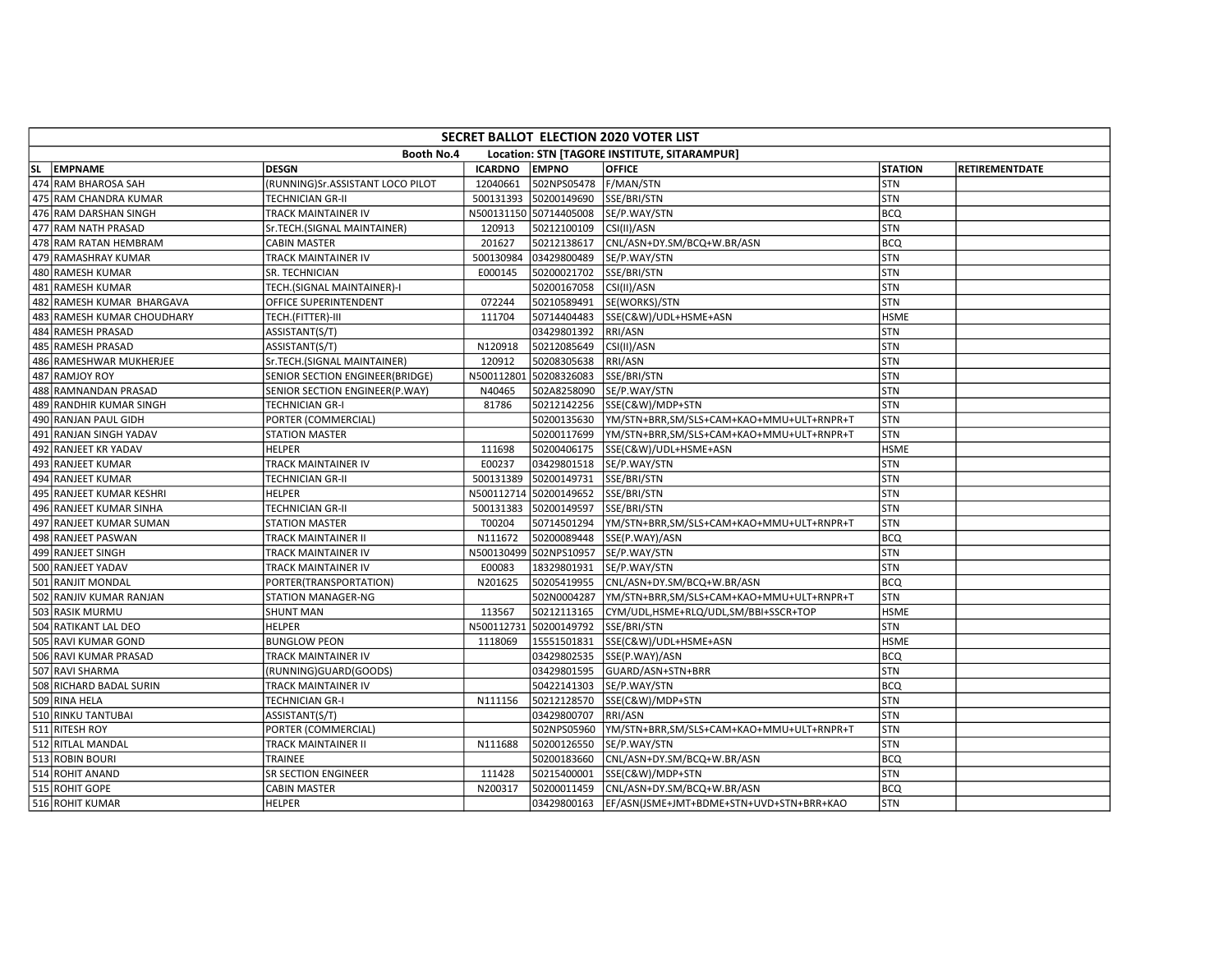| SECRET BALLOT ELECTION 2020 VOTER LIST |                                                                   |                                 |                |                        |                                          |                |                       |  |
|----------------------------------------|-------------------------------------------------------------------|---------------------------------|----------------|------------------------|------------------------------------------|----------------|-----------------------|--|
|                                        | <b>Booth No.4</b><br>Location: STN [TAGORE INSTITUTE, SITARAMPUR] |                                 |                |                        |                                          |                |                       |  |
|                                        | SL EMPNAME                                                        | <b>DESGN</b>                    | <b>ICARDNO</b> | <b>EMPNO</b>           | <b>OFFICE</b>                            | <b>STATION</b> | <b>RETIREMENTDATE</b> |  |
|                                        | 517 ROHIT MANDAL                                                  | TRACK MAINTAINER II             | N111677        | 50200126573            | SE/P.WAY/STN                             | <b>STN</b>     |                       |  |
|                                        | 518 ROUSHAN KUMAR                                                 | TRACK MAINTAINER IV             |                | 03429802407            | SSE(P.WAY)/ASN                           | <b>BCQ</b>     |                       |  |
|                                        | 519 RUMI BARAT                                                    | TECH.(FITTER)-III               | N111245        | 50200141495            | SSE(C&W)/MDP+STN                         | <b>STN</b>     |                       |  |
|                                        | 520 RUPALI KUMARI                                                 | PEON                            | N201795        | 50200114250            | YM/STN+BRR,SM/SLS+CAM+KAO+MMU+ULT+RNPR+T | STN            |                       |  |
|                                        | 521 RUPLAL HEMBRAM                                                | <b>HELPER</b>                   |                | 03429801953            | SSE(C&W)/STN(CL-IV)                      | STN            |                       |  |
|                                        | 522 SABITA KUMARI                                                 | <b>HELPER</b>                   |                | 502NPS06517            | EF/ASN(JSME+JMT+BDME+STN+UVD+STN+BRR+KAO | STN            |                       |  |
|                                        | 523 SADA VIJAY PANDIT                                             | HELPER                          | N30487         | 50200125155            | SSE(C&W)/UDL+HSME+ASN                    | <b>HSME</b>    |                       |  |
|                                        | 524 SADDAM MONDAL                                                 | TRACK MAINTAINER IV             | 500130948      | 502NPS10952            | SE/P.WAY/STN                             | STN            |                       |  |
|                                        | 525 SADHAN KARMAKAR                                               | Sr.CABINMAN                     | 346408         | 50212102568            | CYM/UDL,HSME+RLQ/UDL,SM/BBI+SSCR+TOP     | <b>HSME</b>    |                       |  |
|                                        | 526 SAGAR SAH                                                     | <b>SHUNT MAN</b>                |                | 502NPS07448            | YM/STN+BRR,SM/SLS+CAM+KAO+MMU+ULT+RNPR+T | STN            |                       |  |
|                                        | 527 SAHEB JAHID QUERAISHI                                         | KHALASI HELPER                  |                | 18529801706            | SSE(C&W)/UDL+HSME+ASN                    | <b>HSME</b>    |                       |  |
|                                        | 528 SAILENDRA PRASAD                                              | TECH.CARPENTER-II               | 500130979      | 50200060938            | SE/P.WAY/STN                             | STN            |                       |  |
|                                        | 529 SAIRA KHATOON                                                 | SANITARY JAMADAR                | 100585         | 50212118059            | HI/STN+BRR+MDP+PAN                       | STN            |                       |  |
|                                        | 530 SAJAL BHATTACHARJEE                                           | Sr.SECTION ENGINEER(CnW)        | 080758         | 50207674661            | SSE(C&W)/UDL+HSME+ASN                    | <b>HSME</b>    |                       |  |
|                                        | 531 SAJAL MANDAL                                                  | TECH.(C-W)-III                  | 110864         | 50200137431            | SSE(C&W)/UDL+HSME+ASN                    | <b>HSME</b>    |                       |  |
|                                        | 532 SAJESH KUMAR                                                  | KHALASI HELPER                  |                | 50813809933            | SSE(C&W)/STN(CL-IV)                      | STN            |                       |  |
|                                        | 533 SAKUNTALA HARI                                                | SANITARY JAMADAR                | 100602         | 50212139579            | HI/STN+BRR+MDP+PAN                       | STN            |                       |  |
|                                        | 534 SAMBHU HARIJAN                                                | <b>PEON</b>                     | 0862           | 50212103895            | YM/STN+BRR,SM/SLS+CAM+KAO+MMU+ULT+RNPR+T | <b>STN</b>     |                       |  |
|                                        | 535 SAMIM HOSSAIN                                                 | STATION MANAGER-NG              | N201614        | 50204654900            | CYM/UDL,HSME+RLQ/UDL,SM/BBI+SSCR+TOP     | <b>HSME</b>    |                       |  |
|                                        | 536 SAMIR BAURI                                                   | TECH.(FITTER)-II                |                | 50714703954            | SSE(C&W)/UDL+HSME+ASN                    | <b>HSME</b>    |                       |  |
|                                        | 537 SAMIR MANDI                                                   | TRACK MAINTAINER IV             |                | 03429802732            | SSE(P.WAY)/ASN                           | <b>BCQ</b>     |                       |  |
|                                        | 538 SANAT KUMAR BASKEY                                            | TRACK MAINTAINER III            |                | N500130510 502NPS06948 | SE/P.WAY/STN                             | <b>STN</b>     |                       |  |
|                                        | 539 SANDEEP THAKUR                                                | TRACK MAINTAINER IV             | 500131469      | 03429800466            | SSE(P.WAY)/ASN                           | <b>BCQ</b>     |                       |  |
|                                        | 540 SANDHYA MAL                                                   | HELPER                          | 071711         | 50212122221            | SE(WORKS)/STN                            | STN            |                       |  |
|                                        | 541 SANDIP PAUL                                                   | SR. TECHNICIAN                  | N80190         | 50212124424            | EF/ASN(JSME+JMT+BDME+STN+UVD+STN+BRR+KAO | STN            |                       |  |
|                                        | 542 SANJAY KUMAR                                                  | TRACK MAINTAINER IV             | 500130956      | 03429800488            | SE/P.WAY/STN                             | <b>STN</b>     |                       |  |
|                                        | 543 SANJAY KUMAR MAHATO                                           | TRAINEE                         | 500111678      | 50200132044            | SE/P.WAY/STN                             | <b>BCQ</b>     |                       |  |
|                                        | 544 SANJAY KUMAR NIRALA                                           | <b>HELPER</b>                   | 500131395      | 50200149780            | SSE/BRI/STN                              | STN            |                       |  |
|                                        | 545 SANJAY KUMAR SARDAR                                           | Sr.SECTION ENGINEER(CnW)        | 111730         | 502NPS09616            | SSE(C&W)/UDL+HSME+ASN                    | <b>HSME</b>    |                       |  |
|                                        | 546 SANJEET KUMAR DAS                                             | <b>TRACK MAINTAINER III</b>     |                | 50714701458            | SE/P.WAY/STN                             | STN            |                       |  |
|                                        | 547 SANJEEV KR YADAV                                              | <b>CABIN MASTER</b>             | 200741         | 50200047508            | CNL/ASN+DY.SM/BCQ+W.BR/ASN               | <b>BCQ</b>     |                       |  |
|                                        | 548 SANJIB KUMAR MUKHERJEE                                        | CHIEF COML. SUPERVISOR(GOODS)   | 031104         | 50212073714            | RESERVN/ASN+GSR/BCME+GSR/SCOB            | <b>SCOB</b>    |                       |  |
|                                        | 549 SANJIB KUMAR ROY                                              | CHIEF TRAINS CLERK              | 111614         | 50212049190            | YM/STN+BRR,SM/SLS+CAM+KAO+MMU+ULT+RNPR+T | STN            |                       |  |
|                                        | 550 SANJIV KUMAR PRASAD                                           | TRACK MAINTAINER IV             | 500130951      | 03429800308            | SE/P.WAY/STN                             | STN            |                       |  |
|                                        | 551 SANJOY DAS                                                    | TRACK MAINTAINER IV             | 500131299      | 03429800827            | SSE(P.WAY)/ASN                           | <b>BCQ</b>     |                       |  |
|                                        | 552 SANJOY KUMAR MITRA                                            | TRACK MAINTAINER II             | N500689        | 50200112239            | SE/P.WAY/STN                             | STN            |                       |  |
|                                        | 553 SANJOY PANJA                                                  | PORTER(TRANSPORTATION)          | T-00026        | 50200409764            | YM/STN+BRR,SM/SLS+CAM+KAO+MMU+ULT+RNPR+T | STN            |                       |  |
|                                        | 554 SANJOY SHAW                                                   | TRACK MAINTAINER IV             |                | 502NP207271            | SE/P.WAY/STN                             | <b>BCQ</b>     |                       |  |
|                                        | 555 SANJU HALDER                                                  | <b>TRAINEE</b>                  |                | 03429801954            | SSE(C&W)/MDP+STN                         | STN            |                       |  |
|                                        | 556 SANKAR DEY                                                    | CHIEF COML. SUPERVISOR(BOOKING) | N30883         | 50212048409            | YM/STN+BRR,SM/SLS+CAM+KAO+MMU+ULT+RNPR+T | STN            |                       |  |
|                                        | 557 SANKAR PROSAD                                                 | Sr.CABINMAN                     | 113569         | 50212047533            | CYM/UDL,HSME+RLQ/UDL,SM/BBI+SSCR+TOP     | <b>HSME</b>    |                       |  |
|                                        | 558 SANNYASI BAGDI                                                | PORTER (COMMERCIAL)             | N201483        | 50200048604            | RESERVN/ASN+GSR/BCME+GSR/SCOB            | SCOB           |                       |  |
|                                        | 559 SANTANU MUKHERJEE                                             | TECH.(SIGNAL MAINTAINER)-III    | N170345        | 50212115320            | RRI/ASN                                  | STN            |                       |  |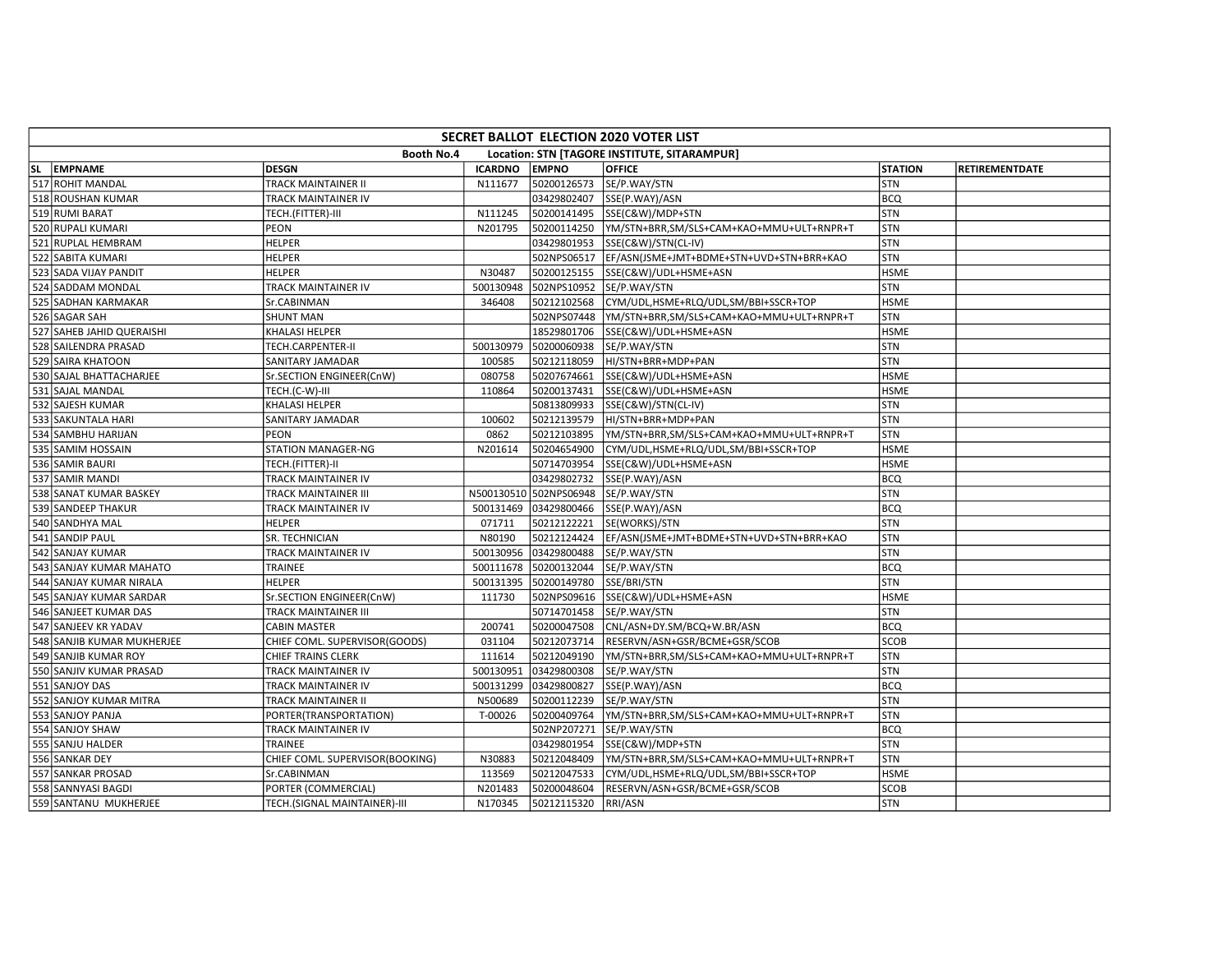| SECRET BALLOT ELECTION 2020 VOTER LIST                            |                          |                              |                |                        |                                          |                |                       |  |
|-------------------------------------------------------------------|--------------------------|------------------------------|----------------|------------------------|------------------------------------------|----------------|-----------------------|--|
| <b>Booth No.4</b><br>Location: STN [TAGORE INSTITUTE, SITARAMPUR] |                          |                              |                |                        |                                          |                |                       |  |
|                                                                   | SL EMPNAME               | <b>DESGN</b>                 | <b>ICARDNO</b> | <b>EMPNO</b>           | <b>OFFICE</b>                            | <b>STATION</b> | <b>RETIREMENTDATE</b> |  |
|                                                                   | 560 SANTOSH HARI         | KHALASI HELPER               |                | 03429802147            | SSE(C&W)/STN(CL-IV)                      | STN            |                       |  |
|                                                                   | 561 SANTOSH KUMAR        | TRACK MAINTAINER IV          | 500131202      | 03429801009            | SSE(P.WAY)/ASN                           | <b>BCQ</b>     |                       |  |
|                                                                   | 562 SANTOSH KUMAR        | Sr.COMMERCIAL CLERK(GOODS)   | N13090         | 50200087300            | RESERVN/ASN+GSR/BCME+GSR/SCOB            | <b>SCOB</b>    |                       |  |
|                                                                   | 563 SANTOSH KUMAR        | <b>SHUNT MAN</b>             | 111005         | 03429800432            | CNL/ASN+DY.SM/BCQ+W.BR/ASN               | <b>BCQ</b>     |                       |  |
|                                                                   | 564 SANTOSH KUMAR        | JUNIOR ENGINEER(WORKS)       | N40095         | 50200018910            | SE(WORKS)/STN                            | STN            |                       |  |
|                                                                   | 565 SANTOSH KUMAR MAHATO | TECHNICIAN GR-I              | 060732         | 50212142190            | EF/ASN(JSME+JMT+BDME+STN+UVD+STN+BRR+KAO | <b>STN</b>     |                       |  |
|                                                                   | 566 SANTOSH KUMAR MANDAL | TECH.(FITTER)-II             | N111033        | 50200126100            | SSE(C&W)/UDL+HSME+ASN                    | <b>HSME</b>    |                       |  |
|                                                                   | 567 SANTOSH KUMAR ROY    | TECH.(C-W)-III               | 111754         | 50200137108            | SSE(C&W)/MDP+STN                         | <b>STN</b>     |                       |  |
|                                                                   | 568 SANTOSH PRAMANIK     | Sr.CABINMAN                  | 111514         | 50212115514            | CYM/UDL,HSME+RLQ/UDL,SM/BBI+SSCR+TOP     | <b>HSME</b>    |                       |  |
|                                                                   | 569 SANTOSH PRASAD       | <b>PEON</b>                  | N40483         | 50200084220            | SSE/BRI/STN                              | STN            |                       |  |
|                                                                   | 570 SANTU MAJI           | TECH.(WELDER)-II             | 1118070        | 50200856837            | SSE(C&W)/UDL+HSME+ASN                    | <b>HSME</b>    |                       |  |
|                                                                   | 571 SANTU NANDI          | JUNIOR ENGINEER(BRIDGE)      | 500130549      | 50208862126            | SSE/BRI/STN                              | <b>STN</b>     |                       |  |
|                                                                   | 572 SANTWANA ROY         | Sr.COMMERCIAL CLERK          | 030301         | 50212107062            | YM/STN+BRR,SM/SLS+CAM+KAO+MMU+ULT+RNPR+T | <b>STN</b>     |                       |  |
|                                                                   | 573 SAPAN KUMAR MONDAL   | TECHNICIAN GR-I              | 081240         | 50212120601            | SSE(C&W)/MDP+STN                         | <b>STN</b>     |                       |  |
|                                                                   | 574 SAQUIB ADNAN         | TECH.(C-W)-III               |                | 502NPS06030            | SSE(C&W)/UDL+HSME+ASN                    | <b>HSME</b>    |                       |  |
|                                                                   | 575 SARASWATI BOURI      | TRAINEE                      | N201877        | 50200133085            | YM/STN+BRR,SM/SLS+CAM+KAO+MMU+ULT+RNPR+T | STN            |                       |  |
|                                                                   | 576 SARAT MANDAL         | TECH.(WELDER)-II             | N500130888     | 50200127668            | SE/P.WAY/STN                             | STN            |                       |  |
|                                                                   | 577 SATISH KUMAR         | TECH.(SIGNAL MAINTAINER)-I   | N170343        | 50200401034            | RRI/ASN                                  | STN            |                       |  |
|                                                                   | 578 SATISH KUMAR BURMAN  | ASSISTANT (WORKSHOP)         | 51553          | 18729801636            | RRI/ASN                                  | STN            |                       |  |
|                                                                   | 579 SATISH KUMAR SINGH   | HELPER                       | N500112721     | 50200149743            | SSE/BRI/STN                              | STN            |                       |  |
|                                                                   | 580 SATYA NARAYAN GOND   | SR. TECHNICIAN               | 075811         | 50200012191            | SSE/BRI/STN                              | STN            |                       |  |
|                                                                   | 581 SATYA NARAYAN PRASAD | Sr.TECH(FITTER)              |                | 50212081528            | EF/ASN(JSME+JMT+BDME+STN+UVD+STN+BRR+KAO | STN            |                       |  |
|                                                                   | 582 SATYABIR SINGH       | TRACK MAINTAINER II          |                | N500112369 50200136980 | SE/P.WAY/STN                             | STN            |                       |  |
|                                                                   | 583 SATYAJIT GHOSH       | TRACK MAINTAINER III         | 500130492      | 50200174816            | SSE(P.WAY)/ASN                           | <b>BCQ</b>     |                       |  |
|                                                                   | 584 SAURAV KUMAR         | TRACK MAINTAINER IV          |                | 03429802714            | SE/P.WAY/STN                             | <b>BCQ</b>     |                       |  |
|                                                                   | 585 SAYED MD AMROJ       | TECH.(SIGNAL MAINTAINER)-III | N170107        | 50245623119            | CSI/1/ASN                                | <b>STN</b>     |                       |  |
|                                                                   | 586 SHAILESH KUMAR       | TRACK MAINTAINER IV          |                | 03429802711            | SSE(P.WAY)/ASN                           | <b>BCQ</b>     |                       |  |
|                                                                   | 587 SHAILESH KUMAR       | TECH.CARPENTER-III           | N500980        | 50200121563            | SE(WORKS)/STN                            | STN            |                       |  |
|                                                                   | 588 SHAMBHU DAYAL RAM    | <b>HELPER</b>                | N00017         | 18729801822            | SSE(C&W)/STN(CL-IV)                      | STN            |                       |  |
|                                                                   | 589 SHAMBHU KUMAR        | ASSISTANT(S/T)               |                | 503DLC30415            | CSI(II)/ASN                              | STN            |                       |  |
|                                                                   | 590 SHANKAR HARI         | <b>SHUNT MAN</b>             | N200463        | 50200033923            | YM/STN+BRR,SM/SLS+CAM+KAO+MMU+ULT+RNPR+T | STN            |                       |  |
|                                                                   | 591 SHANKAR KUMAR KUNWAR | PORTER (COMMERCIAL)          | N200595        | 50200054835            | RESERVN/ASN+GSR/BCME+GSR/SCOB            | <b>SCOB</b>    |                       |  |
|                                                                   | 592 SHASHIBHUSHAN SINGH  | HELPER                       | N500112725     | 50200149676            | SSE/BRI/STN                              | STN            |                       |  |
|                                                                   | 593 SHATRUGHAN KUMAR     | Sr.SECTION ENGINEER(CnW)     | 111603         | 50212135999            | SSE(C&W)/UDL+HSME+ASN                    | <b>HSME</b>    |                       |  |
|                                                                   | 594 SHEELA ORAON         | <b>HELPER</b>                | 1118035        | 03429801024            | SSE(C&W)/UDL+HSME+ASN                    | <b>HSME</b>    |                       |  |
|                                                                   | 595 SHEKH AFJAL          | <b>HELPER</b>                | 111758         | 03429800192            | SSE(C&W)/STN(CL-IV)                      | STN            |                       |  |
|                                                                   | 596 SHEKHAR SOREN        | TRACK MAINTAINER IV          | E00369         | 03429801016            | SE/P.WAY/STN                             | <b>BCQ</b>     |                       |  |
|                                                                   | 597 SHEO BILASH AHIR     | PORTER (COMMERCIAL)          | 113026         | 50212119910            | RESERVN/ASN+GSR/BCME+GSR/SCOB            | <b>BCME</b>    |                       |  |
|                                                                   | 598 SHEO SHANKAR TIWARI  | SR. TECHNICIAN               | 081542         | 50212078359            | SSE(C&W)/MDP+STN                         | STN            |                       |  |
|                                                                   | 599 SHEOJI PRASAD        | <b>STATION MASTER</b>        |                | 50200174233            | YM/STN+BRR,SM/SLS+CAM+KAO+MMU+ULT+RNPR+T | STN            |                       |  |
|                                                                   | 600 SHIVAM VERMA         | TRACK MAINTAINER IV          |                | 03429802534            | SE/P.WAY/STN                             | <b>BCQ</b>     |                       |  |
|                                                                   | 601 SHIW KISHOR SINGH    | PORTER(TRANSPORTATION)       | 111138         | 50200404751            | CYM/UDL,HSME+RLQ/UDL,SM/BBI+SSCR+TOP     | <b>HSME</b>    |                       |  |
|                                                                   | 602 SHRAVAN MARANDI      | Sr.TECH(FITTER)              | N110552        | 50200041981            | SSE(C&W)/MDP+STN                         | STN            |                       |  |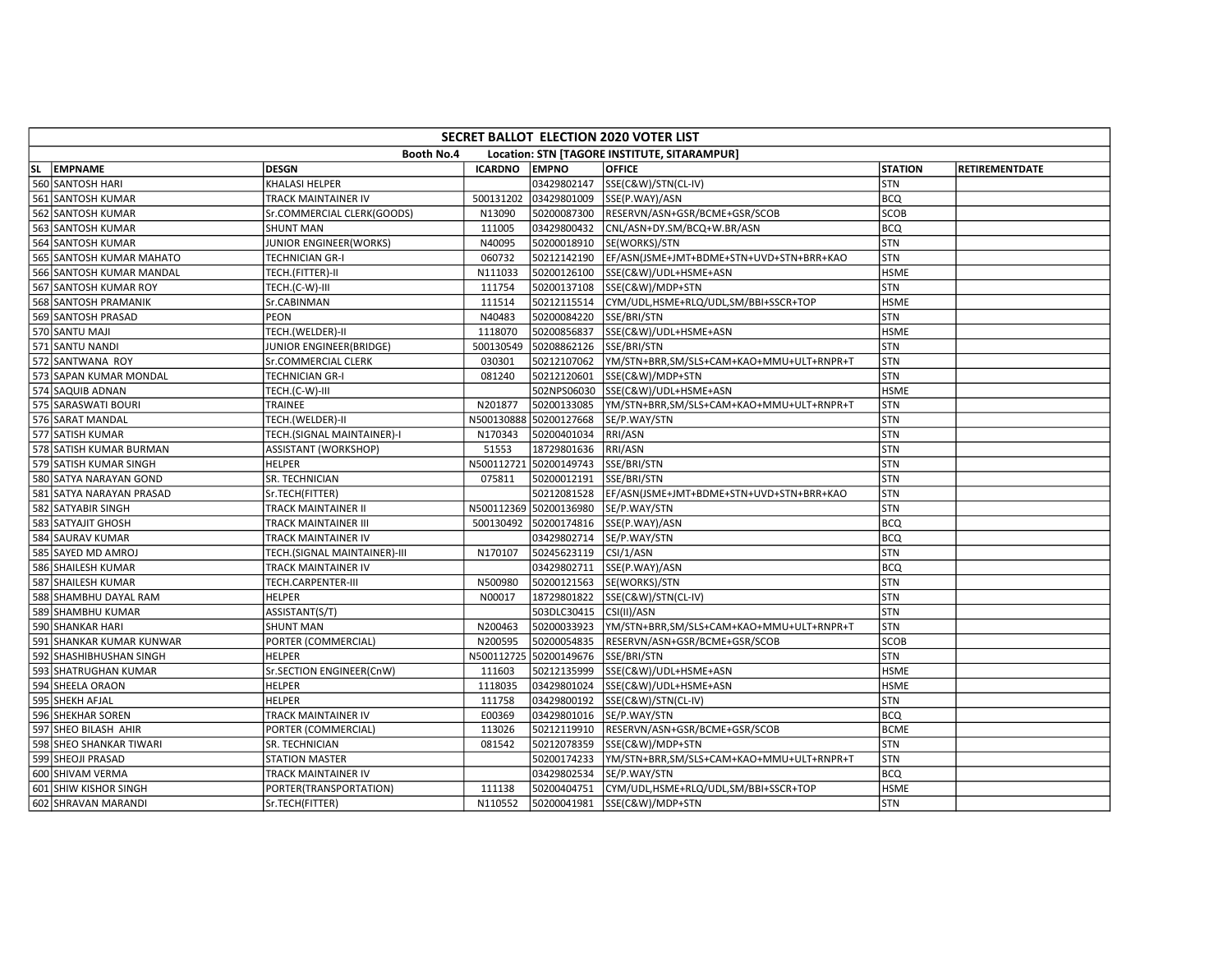| SECRET BALLOT ELECTION 2020 VOTER LIST                            |                             |                               |                |                        |                                          |                |                       |  |
|-------------------------------------------------------------------|-----------------------------|-------------------------------|----------------|------------------------|------------------------------------------|----------------|-----------------------|--|
| <b>Booth No.4</b><br>Location: STN [TAGORE INSTITUTE, SITARAMPUR] |                             |                               |                |                        |                                          |                |                       |  |
|                                                                   | SL EMPNAME                  | <b>DESGN</b>                  | <b>ICARDNO</b> | <b>EMPNO</b>           | <b>OFFICE</b>                            | <b>STATION</b> | <b>RETIREMENTDATE</b> |  |
|                                                                   | 603 SHRIRAM BODRA           | TECH.(SIGNAL MAINTAINER)-III  | 121295         | 50212144393            | RRI/ASN                                  | STN            |                       |  |
|                                                                   | 604 SHYAM SUNDAR PRASAD     | PORTER (COMMERCIAL)           | N201871        | 50200114339            | YM/STN+BRR,SM/SLS+CAM+KAO+MMU+ULT+RNPR+T | STN            |                       |  |
|                                                                   | 605 SHYAMA PADA CHAKRABORTY | Sr.CABIN MASTER               | 112615         | 50212110449            | CNL/ASN+DY.SM/BCQ+W.BR/ASN               | <b>BCQ</b>     |                       |  |
|                                                                   | 606 SIDDHARTHA BHATTACHARYA | Sr. SECTION ENGINEER(SIG)     |                | 50212137807            | RRI/ASN                                  | <b>BCQ</b>     |                       |  |
|                                                                   | 607 SIDDIQUE ANSARI         | SR. TECHNICIAN                | N111065        | 50212085042            | SSE(C&W)/MDP+STN                         | STN            |                       |  |
|                                                                   | 608 SIDHESHWAR MAHTO        | TRACK MAINTAINER III          | 500112792      | 50200157399            | SE/P.WAY/STN                             | STN            |                       |  |
|                                                                   | 609 SIKANDAR RAUTH          | TRACK MAINTAINER III          |                | N500130336 502NPS06288 | SE/P.WAY/STN                             | STN            |                       |  |
|                                                                   | 610 SK MD JASIMUDDIN        | <b>VALVE MAN</b>              |                | N500131160 50229800766 | SE(WORKS)/STN                            | <b>STN</b>     |                       |  |
|                                                                   | 611 SOME NATH MAJI          | TECH.(C-W)-II                 | 111534         | 50200137133            | SSE(C&W)/UDL+HSME+ASN                    | <b>HSME</b>    |                       |  |
|                                                                   | 612 SOMNATH DEY             | TRACK MAINTAINER IV           |                | N500130884 502NPS07000 | SE/P.WAY/STN                             | STN            |                       |  |
|                                                                   | 613 SOMNATH SEN             | TRACK MAINTAINER II           | N500646        | 50200094626            | SE/P.WAY/STN                             | BCQ            |                       |  |
|                                                                   | 614 SOURAV SAHA             | TRACK MAINTAINER IV           |                | 03429802741            | SE/P.WAY/STN                             | <b>BCQ</b>     |                       |  |
|                                                                   | 615 SOUVIK CHAKRAVARTY      | TRACK MAINTAINER I            |                | 50212093324            | SE/P.WAY/STN                             | STN            |                       |  |
|                                                                   | 616 SRI SUGATA DUTTA        | TECH.(FITTER)-III             | 1118000        | 03429800085            | SSE(C&W)/UDL+HSME+ASN                    | <b>HSME</b>    |                       |  |
|                                                                   | 617 SRIRAM YADAV            | TECHNICIAN GR-II              | 500131385      | 50200149573            | SSE/BRI/STN                              | STN            |                       |  |
|                                                                   | 618 STEPHEN EKKA            | TECH.(MASON)-I                | N500511        | 50200047089            | SE(WORKS)/STN                            | STN            |                       |  |
|                                                                   | 619 SUBHANKAR PAUL          | SR. TECHNICIAN                | 075869         | 50200012270            | SSE/BRI/STN                              | STN            |                       |  |
|                                                                   | 620 SUBHAS CHOUDHURY        | <b>TECHNICIAN GR-I</b>        | 060719         | 50212140958            | EF/ASN(JSME+JMT+BDME+STN+UVD+STN+BRR+KAO | STN            |                       |  |
|                                                                   | 621 SUBHAS KUMAR MAHATO     | TECH.(C-W)-I                  | 1118068        | 50212101424            | SSE(C&W)/UDL+HSME+ASN                    | <b>HSME</b>    |                       |  |
|                                                                   | 622 SUBHAS LAYEK            | TECH.(CABLE-JOINTER)-III      | 121298         | 50212046929            | CTCI/ASN                                 | STN            |                       |  |
|                                                                   | 623 SUBHAS MUKHERJEE        | TRACK MAINTAINER III          | 500130342      | 502NPS06286            | SE/P.WAY/STN                             | BCQ            |                       |  |
|                                                                   | 624 SUBHASISH SOM           | SR SECTION ENGINEER           | 110855         | 50207662191            | SSE(C&W)/UDL+HSME+ASN                    | <b>HSME</b>    |                       |  |
|                                                                   | 625 SUBHENDU ROY            | TRACK MAINTAINER IV           |                | 03429802539            | SE/P.WAY/STN                             | <b>BCQ</b>     |                       |  |
|                                                                   | 626 SUBODH KUMAR            | TRACK MAINTAINER II           | N500112102     | 50200137042            | SE/P.WAY/STN                             | STN            |                       |  |
|                                                                   | 627 SUBODH KUMAR            | Sr.TECH.(SIGNAL MAINTAINER)   | N170214        | 50212130291            | CSI(II)/ASN                              | STN            |                       |  |
|                                                                   | 628 SUBRATA GHOSH           | TRACK MAINTAINER III          |                | N500130340 502NPS06289 | SE/P.WAY/STN                             | <b>BCQ</b>     |                       |  |
|                                                                   | 629 SUBRATA KUMAR DATTA     | Sr.CABIN MASTER               | 112612         | 50212102581            | CNL/ASN+DY.SM/BCQ+W.BR/ASN               | <b>BCQ</b>     |                       |  |
|                                                                   | 630 SUBRATA KUMAR SIL       | OFFICE SUPERINTENDENT         | 071769         | 50212095709            | SE/P.WAY/STN                             | STN            |                       |  |
|                                                                   | 631 SUBRATA MAJI            | HELPER                        |                | 502NPS06516            | EF/ASN(JSME+JMT+BDME+STN+UVD+STN+BRR+KAO | STN            |                       |  |
|                                                                   | 632 SUDHIR BOURI            | PORTER (COMMERCIAL)           |                | 50212098097            | YM/STN+BRR,SM/SLS+CAM+KAO+MMU+ULT+RNPR+T | <b>STN</b>     |                       |  |
|                                                                   | 633 SUDHIR KUMAR            | TECH.(TELECOM MAINTAINER)-III | N170269        | 50200119362            | <b>CTCI/ASN</b>                          | <b>STN</b>     |                       |  |
|                                                                   | 634 SUDHIR KUMAR BISWAL     | TECH.(C-W)-II                 | N111222        | 50200110498            | SSE(C&W)/UDL+HSME+ASN                    | <b>HSME</b>    |                       |  |
|                                                                   | 635 SUDIP BANERJEE          | TRACK MAINTAINER III          | N500130341     | 502NPS06290            | SE/P.WAY/STN                             | <b>BCQ</b>     |                       |  |
|                                                                   | 636 SUDIPTA BHATTACHARJEE   | HOSPITAL ATTENDANT            | N100022        | 50212134120            | MEDICAL                                  | STN            |                       |  |
|                                                                   | 637 SUHASISH GHOSH          | TECH.(SIGNAL MAINTAINER)-I    | 121230         | 50212114996            | RRI/ASN                                  | STN            |                       |  |
|                                                                   | 638 SUJAN HALDER            | TRACK MAINTAINER IV           |                | 03429802735            | SSE(P.WAY)/ASN                           | BCQ            |                       |  |
|                                                                   | 639 SUJIT KUMAR             | TRACK MAINTAINER II           | 500112394      | 50200139993            | SE/P.WAY/STN                             | STN            |                       |  |
|                                                                   | 640 SUJIT KUMAR SAHA        | PORTER (COMMERCIAL)           | N200295        | 50200018636            | YM/STN+BRR,SM/SLS+CAM+KAO+MMU+ULT+RNPR+T | STN            |                       |  |
|                                                                   | 641 SUJIT MASIH             | TRACK MAINTAINER III          | N111402        | 50200119167            | SE/P.WAY/STN                             | STN            |                       |  |
|                                                                   | 642 SUKANTA GOSWAMI         | PORTER (COMMERCIAL)           |                | 50200147140            | YM/STN+BRR,SM/SLS+CAM+KAO+MMU+ULT+RNPR+T | STN            |                       |  |
|                                                                   | 643 SUKAR BASKI             | TECH.(C-W)-I                  | 080738         | 50212118760            | SSE(C&W)/UDL+HSME+ASN                    | <b>HSME</b>    |                       |  |
|                                                                   | 644 SUKTARA BOURI           | SANITARY JAMADAR              | 100587         | 50212118023            | HI/STN+BRR+MDP+PAN                       | STN            |                       |  |
|                                                                   | 645 SUMAN DEVI              | HOSPITAL ATTENDANT            | 140325         | 502NPS09325            | MEDICAL                                  | STN            |                       |  |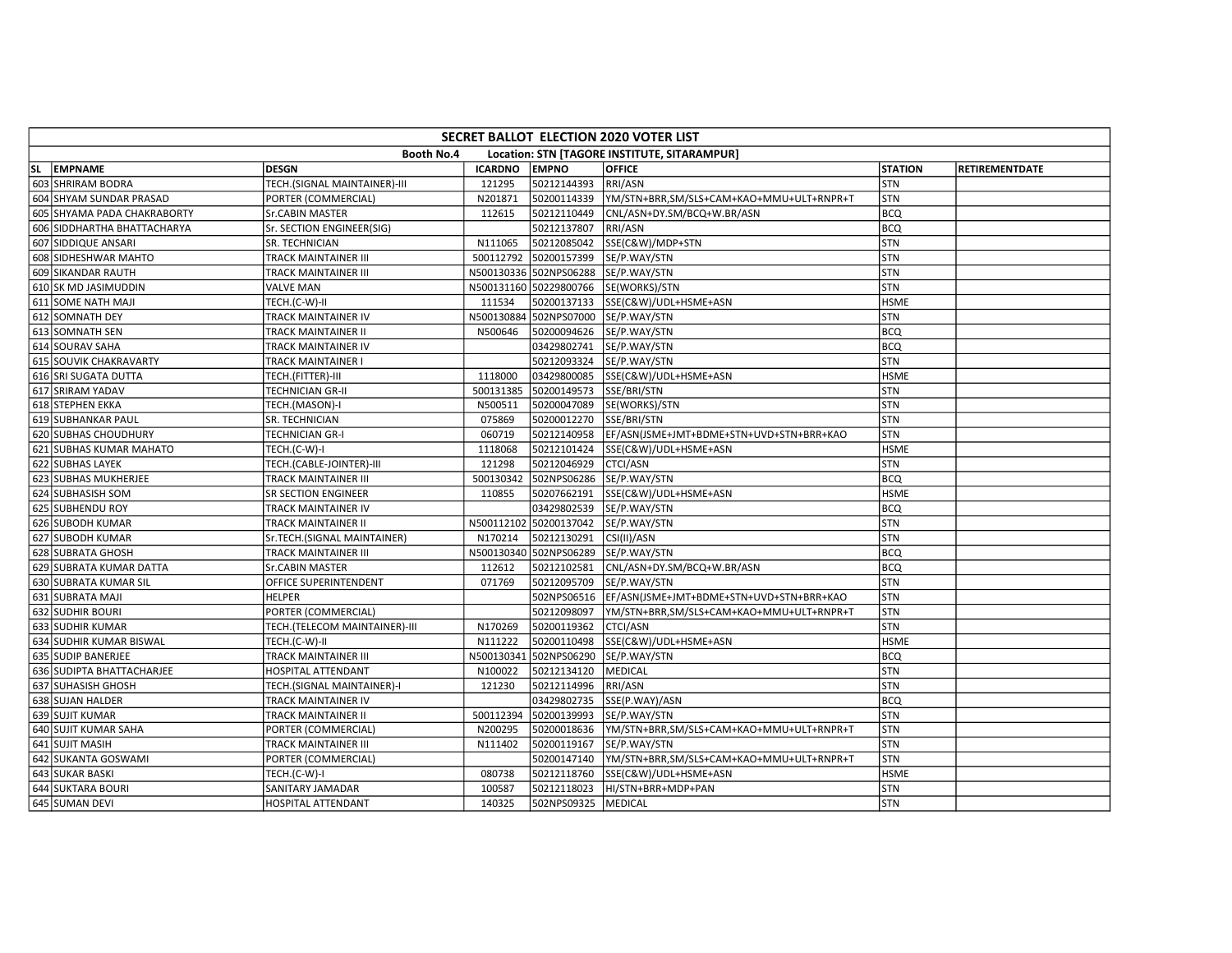| SECRET BALLOT ELECTION 2020 VOTER LIST                     |                          |                              |                |                        |                                          |                |                       |  |
|------------------------------------------------------------|--------------------------|------------------------------|----------------|------------------------|------------------------------------------|----------------|-----------------------|--|
| Booth No.4<br>Location: STN [TAGORE INSTITUTE, SITARAMPUR] |                          |                              |                |                        |                                          |                |                       |  |
|                                                            | SL EMPNAME               | <b>DESGN</b>                 | <b>ICARDNO</b> | <b>EMPNO</b>           | <b>OFFICE</b>                            | <b>STATION</b> | <b>RETIREMENTDATE</b> |  |
|                                                            | 646 SUMANTA SANGIRI      | TRACK MAINTAINER II          |                | N500112128 50200136785 | SE/P.WAY/STN                             | <b>BCQ</b>     |                       |  |
|                                                            | 647 SUMIT SAMANTA        | TECHNICIAN GR-I              | 500130551      | 50200167356            | SSE/BRI/STN                              | STN            |                       |  |
|                                                            | 648 SUMIT SARKAR         | TRACK MAINTAINER IV          |                | 03429802537            | SE/P.WAY/STN                             | STN            |                       |  |
|                                                            | 649 SUNIL KUMAR          | ASSISTANT(S/T)               |                | 502NPS00053            | RRI/ASN                                  | <b>BCQ</b>     |                       |  |
|                                                            | 650 SUNIL KUMAR RAJAK    | TRACKMAN                     |                | 27312412466            | SE/P.WAY/STN                             | STN            |                       |  |
|                                                            | 651 SUNIL KUMAR SHARMA   | TRACK MAINTAINER IV          | 500131030      | 03429800462            | SSE(P.WAY)/ASN                           | BCQ            |                       |  |
|                                                            | 652 SUPRIYA GUHA         | TECH.(SIGNAL MAINTAINER)-III | N170141        | 50200020060            | CSI(II)/ASN                              | STN            |                       |  |
|                                                            | 653 SURAJ KUMAR          | TRACK MAINTAINER IV          |                | 03429802713            | SSE(P.WAY)/ASN                           | <b>BCQ</b>     |                       |  |
|                                                            | 654 SURAJIT PAL          | <b>HELPER</b>                | 1118071        | 03429800767            | SSE(C&W)/UDL+HSME+ASN                    | <b>HSME</b>    |                       |  |
|                                                            | 655 SUREKHA PRASAD       | TRACK MAINTAINER III         |                | N500112521 50200156863 | SE/P.WAY/STN                             | STN            |                       |  |
|                                                            | 656 SURENDRA JHA         | TECH.(SIGNAL MAINTAINER)-I   |                | 50262099751            | CSI(II)/ASN                              | STN            |                       |  |
|                                                            | 657 SURENDRA KUMARYADAV  | <b>SHUNT MAN</b>             | 112335         | 50212136724            | YM/STN+BRR,SM/SLS+CAM+KAO+MMU+ULT+RNPR+T | <b>STN</b>     |                       |  |
|                                                            | 658 SURENDRA PRASAD      | SR. TECHNICIAN               | 500130552      | 50200096234            | SSE/BRI/STN                              | STN            |                       |  |
|                                                            | 659 SURES BISWAS         | Sr.TECH.(SIGNAL MAINTAINER)  | 120934         | 50212135215            | RRI/ASN                                  | <b>STN</b>     |                       |  |
|                                                            | 660 SURESH CHANDRA MAJI  | SR. TECHNICIAN               | 081581         | 50212101692            | SSE(C&W)/MDP+STN                         | STN            |                       |  |
|                                                            | 661 SURESH KUMAR TANTI   | TECHNICIAN GR-I              | 112125         | 50212117778            | EF/ASN(JSME+JMT+BDME+STN+UVD+STN+BRR+KAO | STN            |                       |  |
|                                                            | 662 SURESH MAHATO        | ASSISTANT(S/T)               | 120922         | 50212096313            | CSI(II)/ASN                              | STN            |                       |  |
|                                                            | 663 SUSANTA KAYARI       | (RUNNING)Sr.GUARD(GOODS)     | N30369         | 50208001583            | GUARD/ASN+STN+BRR                        | STN            |                       |  |
|                                                            | 664 SUSHIL KUMAR         | ASSISTANT(S/T)               |                | 50881302441            | RRI/ASN                                  | STN            |                       |  |
|                                                            | 665 SUSHIL PASWAN        | STATION MANAGER-NG           | N200283        | 50205404435            | YM/STN+BRR,SM/SLS+CAM+KAO+MMU+ULT+RNPR+T | STN            |                       |  |
|                                                            | 666 SWAPAN KUMAR DAS     | Sr. SECTION ENGINEER(TELE)   | 120839         | 50204678552            | <b>CTCI/ASN</b>                          | STN            |                       |  |
|                                                            | 667 SWAPAN KUMAR GOALDER | TRACK MAINTAINER II          | N111690        | 50200130217            | SE/P.WAY/STN                             | STN            |                       |  |
|                                                            | 668 SWARAJ GUPTA         | TRAINEES                     |                | 03429803078            | SE/P.WAY/STN                             | STN            |                       |  |
|                                                            | 669 TAIYAB KHAN          | KHALASI HELPER               | W1300449       |                        | 337W1300449 SSE(C&W)/UDL+HSME+ASN        | <b>HSME</b>    |                       |  |
|                                                            | 670 TALESWAR RAM         | SR. TECHNICIAN               | 081560         | 50210104203            | SSE(C&W)/MDP+STN                         | STN            |                       |  |
|                                                            | 671 TAMAL SARKAR         | <b>SHUNT MAN</b>             |                | 502NPS06961            | YM/STN+BRR,SM/SLS+CAM+KAO+MMU+ULT+RNPR+T | STN            |                       |  |
|                                                            | 672 TAMALI CHAKRABORTY   | CHIEF COMMERCIAL CLERK       | 031049         | 50212117328            | YM/STN+BRR,SM/SLS+CAM+KAO+MMU+ULT+RNPR+T | <b>STN</b>     |                       |  |
|                                                            | 673 TANMAY BISWAS        | TRACK MAINTAINER IV          |                | 03429802703            | SE/P.WAY/STN                             | STN            |                       |  |
|                                                            | 674 TANUJA DEVI GUPTA    | PEON                         | N111143        | 50200114123            | SE(WORKS)/STN                            | STN            |                       |  |
|                                                            | 675 TAPAN KUMAR GHOSH    | CHIEF TRAINS CLERK           | 111729         | 50212051720            | RESERVN/ASN+GSR/BCME+GSR/SCOB            | <b>SCOB</b>    |                       |  |
|                                                            | 676 TAPAS KUMAR PAL      | TRACK MAINTAINER II          | N500562        | 50200112288            | SE/P.WAY/STN                             | STN            |                       |  |
|                                                            | 677 TAPAS MUKHERJEE      | Sr. CLERK                    | N111446        | 50212099636            | SSE/BRI/STN                              | STN            |                       |  |
|                                                            | 678 TAPASH TOPPO         | HELPER                       | 1118040        | 03429801020            | SSE(C&W)/UDL+HSME+ASN                    | <b>HSME</b>    |                       |  |
|                                                            | 679 TARAK NATH MONDAL    | (RUNNING)GUARD(GOODS)        |                | 502NPS10963            | GUARD/ASN+STN+BRR                        | <b>STN</b>     |                       |  |
|                                                            | 680 TARAKESWAR MALKHANDI | SR. TECHNICIAN               | M00026         | 50210104227            | SSE(C&W)/UDL+HSME+ASN                    | <b>HSME</b>    |                       |  |
|                                                            | 681 TARUN KUMAR BALA     | ASSISTANT(S/T)               |                | 50200181900            | <b>CTCI/ASN</b>                          | STN            |                       |  |
|                                                            | 682 THAKUR MONDAL        | <b>SHUNT MAN</b>             | N200875        | 50200011927            | YM/STN+BRR,SM/SLS+CAM+KAO+MMU+ULT+RNPR+T | STN            |                       |  |
|                                                            | 683 TILOK MAHTO          | ASSISTANT(S/T)               | N170090        | 50200071602            | RRI/ASN                                  | STN            |                       |  |
|                                                            | 684 TRILOCHAN SONI       | TECH.(C-W)-II                | 140257         | 502NPS07136            | SSE(C&W)/UDL+HSME+ASN                    | <b>HSME</b>    |                       |  |
|                                                            | 685 TUNTUN KUMAR         | KHALASI(MULTI PURPOSE)       |                | 50881302792            | SSE(C&W)/UDL+HSME+ASN                    | <b>HSME</b>    |                       |  |
|                                                            | 686 UDAY KUMAR           | <b>STATION MASTER</b>        |                | 00474806920            | YM/STN+BRR,SM/SLS+CAM+KAO+MMU+ULT+RNPR+T | <b>STN</b>     |                       |  |
|                                                            | 687 UDAY KUMAR           | PORTER (COMMERCIAL)          | N200742        | 50200067131            | CYM/UDL,HSME+RLQ/UDL,SM/BBI+SSCR+TOP     | <b>HSME</b>    |                       |  |
|                                                            | 688 UJJAL KUMAR DUTTA    | Sr.SECTION ENGINEER(CnW)     | M00087         |                        | 50200400732 SSE(C&W)/MDP+STN             | STN            |                       |  |